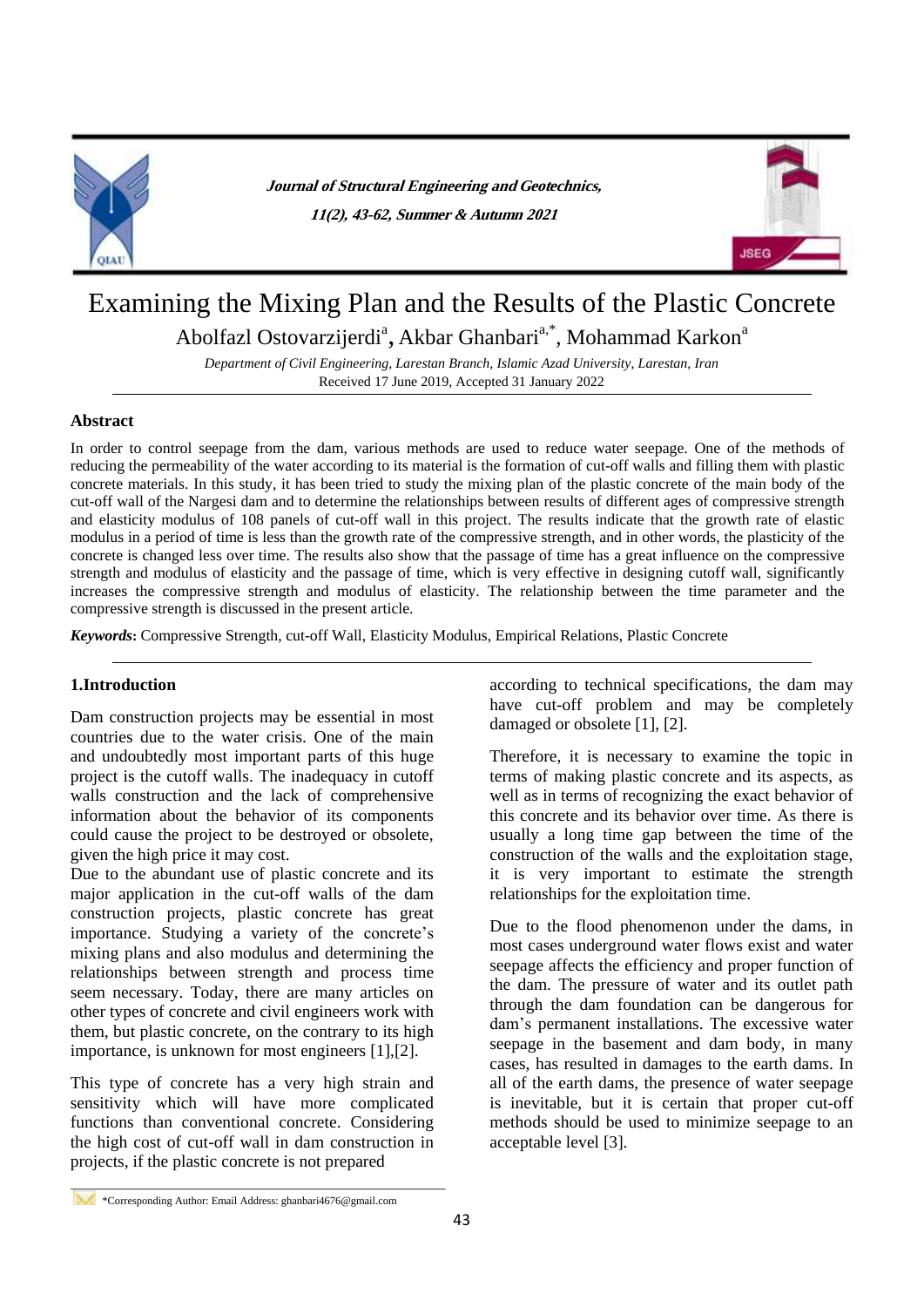The main application of the cut-off walls is for the underneath of the earth or pebble dam. Due to its high deformation, low permeability and proper compressive strength against forces, their use in loose soils, and saturated fine grains, cutoff method is often the most cost-effective method. Among the cut-off methods, the use of cut-off walls is very useful in alluvial foundations, and it can be said that the best cut-off option in these areas is the use of plastic concrete cut-off walls.

During concreting, bentonite slurry keeps gravel, sand and cement suspended in plastic concrete, which reduces the permeability during the setting time of concrete) and, according to the ICOLD proposal, a bentonite slurry is used to enhance the ductility of concrete [4]. The mixing plan of plastic concretes should have a permeability coefficient within the range of approximately  $10^{\lambda^{-7}}$  to  $10^{\lambda^{-9}}$  m / s and slump in the range of 15 to 22 cm. In general, bentonite is used in civil engineering sciences for cutoff purposes [5-13].

It should be noted that the use of plastic concrete cut-off walls under dams, in addition to adequate strength and durability against erosion, should have considerable ductility and flexibility to endure earthquake loading or burst load without cracking and losing cut-off attribute [1].

Kazemian et al. [14] studied the changes of various amounts of bentonite in plastic concrete and its physical properties. This study showed that as the bentonite increases, compressive strength and elasticity modulus are greatly reduced. In this research, to determine the elasticity modulus of plastic concrete by drawing a stress-strain diagram, according to ASTM D2166 standard, taking into account the gradient of the linear region of the graph, the relation  $E = (σb-σa) / (εb-εa)$  in which σb is the maximum stress in the linear region of stressstrain curve, σa is the minimum stress in linear stress-strain diagram, εb is the maximum strain in the linear region of stress-strain curve and εa is the minimum strain in the linear region of stress-strain curve, elasticity modulus.

Gholipour [15] studied the performance of plastic concrete in the implementation of cut-off dams (a case study of Karkhe Dam). In this research, plastic concrete of Karkheh Dam was studied using fusing iron slag. In this research, the permeability, single axial pressure and flexibility tests were performed on the samples. The results of the experiments showed that by increasing the consumption of slag up to 12.5%, the permeability of the samples decreased to about 80 times and with a consumption of 15% slag by 197 times. While the elasticity modulus increases significantly with the use of slag in the range of 10 to 12.5% cement weight.

Pashazadeh et al. [16] evaluated the design of a mixture of suitable plastic concrete with a composite method in separating walls to control the sediment under the earth dam. In their study, the use of concrete materials in the separator wall has traditionally attracted much attention due to its low permeability and high hydraulic gradients caused by underground drainage. The use of conventional concrete with a high elastic modulus may encounter problems such as wall imperfections, which occurs due to the dynamic pressure drop in the wall. To solve this problem, adding a certain percentage of clay (bentonite) to plastic concrete materials, reduces the hardness of concrete and also elasticity, which results in better flexibility and more. It has been shown that the addition of bentonite (clay and drilling mud) to plastic concrete materials reduces the risk of hydraulic fracturing and cracking.

Falaki [17] studied the mechanical properties of plastic concrete-containing bentonite using waste rubber powder. The purpose of this study was first to obtain the optimal amount of bentonite in the mixing plan of plastic concrete and then by the optimal mixing plan, obtaining the permissible percentage of replacement of waste rubber powder to the sand with maintaining proper mechanical properties. Further, consideration was given to the amount of changes in the mechanical properties of plastic concrete containing waste rubber for different percentages of this waste, which is a weight substitute for sand.

For this purpose, in the mixing plans of this study, waste from rubber powder in a size smaller than 1 mm and replacement of 3%, 7% and 10% weights by fine particles with different amounts of bentonite and water to cement ratio of 0.8 were compared with its mechanical properties with ordinary plastic concrete. To study the properties of plastic concrete, compressive strength, tensile strength, bending, elasticity modulus, water absorption, contraction, ultrasonic and electron microscopy tests were performed. The results indicated that by increasing the amount of rubber powder, a decrease in the compressive strength, flexural strength, tensile strength and elastic modulus of the plastic concrete would be seen. However, by increasing the amount of bentonite in the plastic concrete, one can partially control this negative effect and make concrete with similar properties to the original plastic concrete which contains waste rubber powder.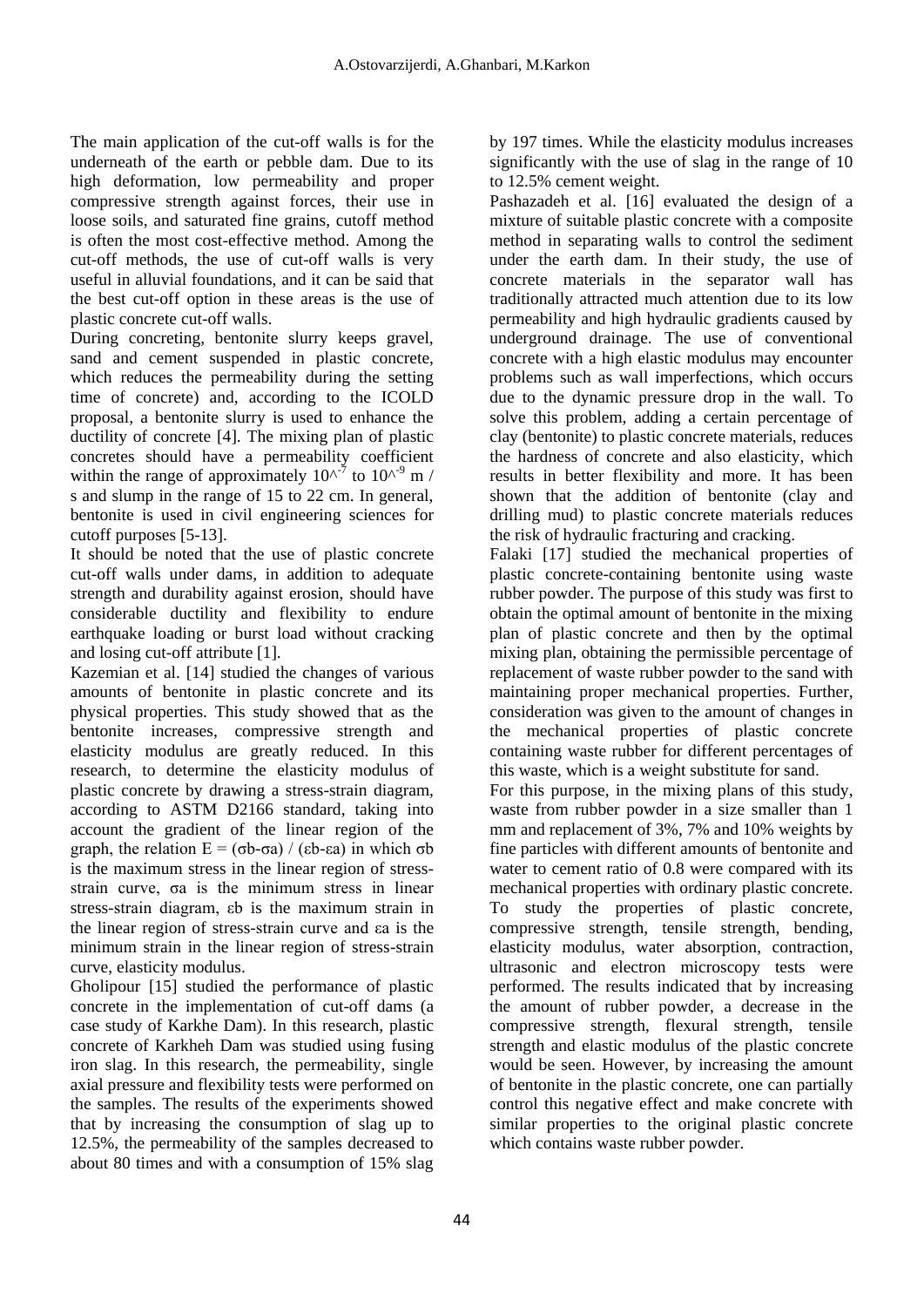# **1.Evaluation of the Results of the Plastic Concrete of the Cut-Off Wall of the Main Body of Nargisi Dam**

#### **1.1.Nargesi Embankment Dam Site**

The Nargesi embankment dam is located on Shirinrood River, approximately 45 km southeast of

Kazerun city in southwest of Iran (Fig. 1). The dam is categorized as an earth-fill embankment type with central impermeable clay core. The main goal of the dam is flood control, power generation and water supply. Fig. 2 shows view of Nargesi Dam and related structures.



Fig. 1. Location Map of the Nargesi Dam Site



Fig. 2. View of Nargesi Embankment Dam and Related Structures.

The type of dam is limestone with clay core, the head of the river bed is 77.5 meters, the crest length is 600 meters, and the crest width is 10 meters. At the axis of this dam, the main body of the cut-off wall is drilled approximately 264 meters long and the average depth of 30 meters.

The method of drilling the cut-off wall of this project is discontinuous, in this way, the panels of the cutoff wall are drilled and run alternatively. In this method, the site of the cut-off wall is divided into S and P panels. Initially P panels are drilled and concreted, and after 28 days or after concrete's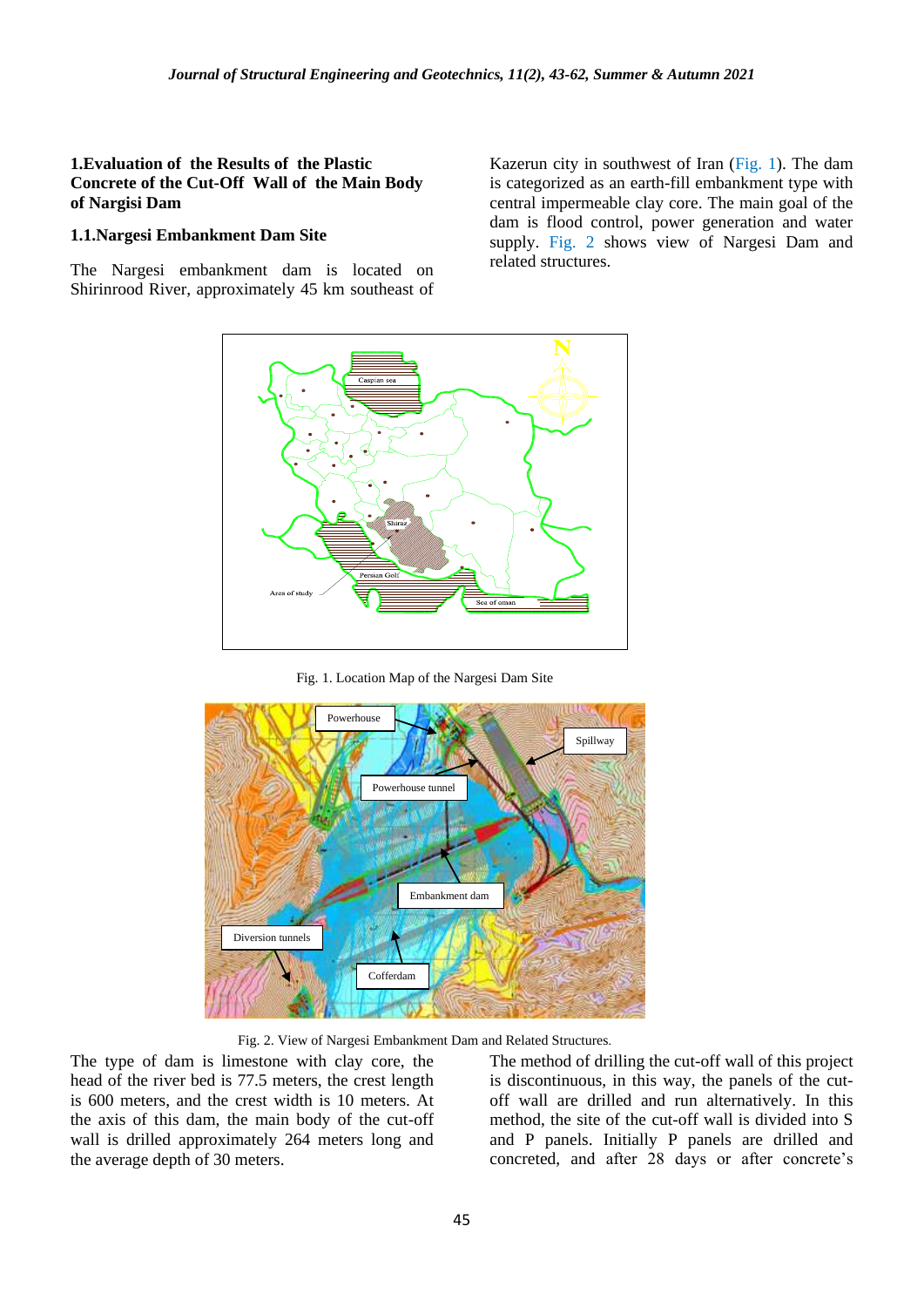suitable initial set, P panels with drilling machine, S panels will be drilled and concreted by observing some suitable overlap. The width of the wall is different depending on the layout and size of the drilling device. In this project, the width of the wall

is 80 cm and the length of the panels is 2.4 meters. After complete drilling of the S and P panels, an entirely integrated wall was finally created. The view of the cutoff wall panels is shown in Fig. 3



Fig. 3. Cross-Section of the Dam Body and Cutoff Wall

# **2.SPECIFICATIONS OF THE MATERIALS USED IN THE MIXING PLAN CONSUMABLES 2.1.Stone Materials**

The used rock is a combination of broken and natural materials and is derived from the mines of the Shirin Roud River, which originates from the

springs of Arjan plain. The specification of these materials is in accordance with Table 1.

The distribution of specifications *of the stone materials*

| sand | Pea gravel       | Almond gravel    | Sieve number   | (mm)Sieve size |
|------|------------------|------------------|----------------|----------------|
| 100  | 100              | 100              | 11/2           | 38.1           |
| 100  | 100              | 100              | 1              | 25.4           |
| 100  | 100              | 93.3             | 3/4            | 19.05          |
| 100  | 100              | 22.22            | 1/2            | 12.7           |
| 99.7 | 73.6             | $\overline{c}$   | 3/8            | 9.52           |
| 99.2 | 1.8              | $0.5\,$          | $\overline{4}$ | 4.76           |
| 80.4 | 0.1              | $\boldsymbol{0}$ | 8              | 2.36           |
| 60.1 | $\boldsymbol{0}$ | $\boldsymbol{0}$ | 16             | 1.18           |
| 34.8 | $\boldsymbol{0}$ | $\boldsymbol{0}$ | 30             | 0.59           |
| 19.3 | $\boldsymbol{0}$ | $\boldsymbol{0}$ | 50             | 0.298          |
| 5.1  | $\boldsymbol{0}$ | $\boldsymbol{0}$ | 100            | 0.149          |
| 1.6  | $\boldsymbol{0}$ | $\boldsymbol{0}$ | 200            | 0.074          |
|      |                  |                  |                |                |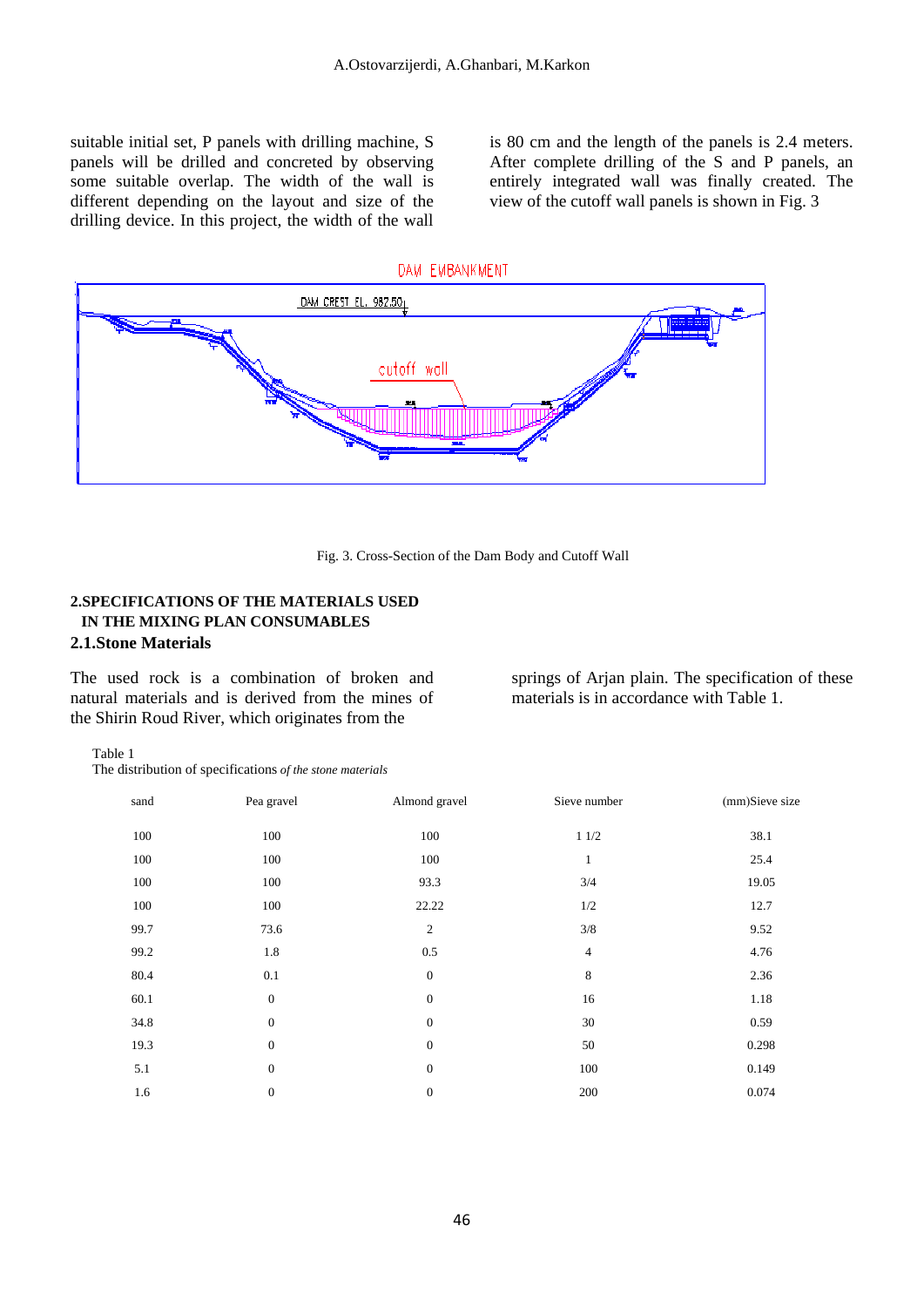#### **a) Cement**

Cement used in this study is Fars cement type 2, the characteristics of which are listed in Table 2.

#### Table 2

The distribution of specifications of the cement

| characteristics |         | Compressive strength $(kg/cm2)$ |        |     | Initial<br>curing<br>period<br>(minute) | Specific area<br>$\frac{\text{cm}^2}{g}$ |
|-----------------|---------|---------------------------------|--------|-----|-----------------------------------------|------------------------------------------|
|                 | 28 days | 7 days                          | 3 days | 195 | 130                                     | 2800                                     |
| results         | 315     | 175                             | 100    |     |                                         |                                          |

### b) **Bentonite**

Bentonite used in the manufacture of concrete is from Darin Kashan company's bentonite, the specifications of which are given in Table 3.

Table 3

The distribution of specifications of the bentonite

| characteristic       | Quantity measured |
|----------------------|-------------------|
| LL                   | 314.5             |
| PI                   | 283.3             |
| Gs                   | 2.79              |
| Classification       | CH                |
| Clay Fraction        | 72                |
| <b>Silt Fraction</b> | 23                |
| Sand Fraction        | $\mathbf{1}$      |
| w opt %              | 23                |
| Dry density          | 1.56              |
| SSA (m2/gr)          | 418               |
| CEC (cmol/kg)        | 68.2              |

# c) **Water**

Water used in the manufacture of concrete is from drinking water of the workshop, which PH is 7.5.

# d) **Mixing plan**

The mixing plan and specifications of the plastic concrete of the Nargesi dam's cut-off wall are in accordance with Tables 4 and 5, which is in accordance with the wanted technical specifications of the design. The required compressive strength is

considered for a 7-day age range of approximately 0.8 to 1.5 MPa and for the age of 28 days is 1.5 to 2.5 MPa and the Young's modulus for 28 days is between 200 and 400 MPa.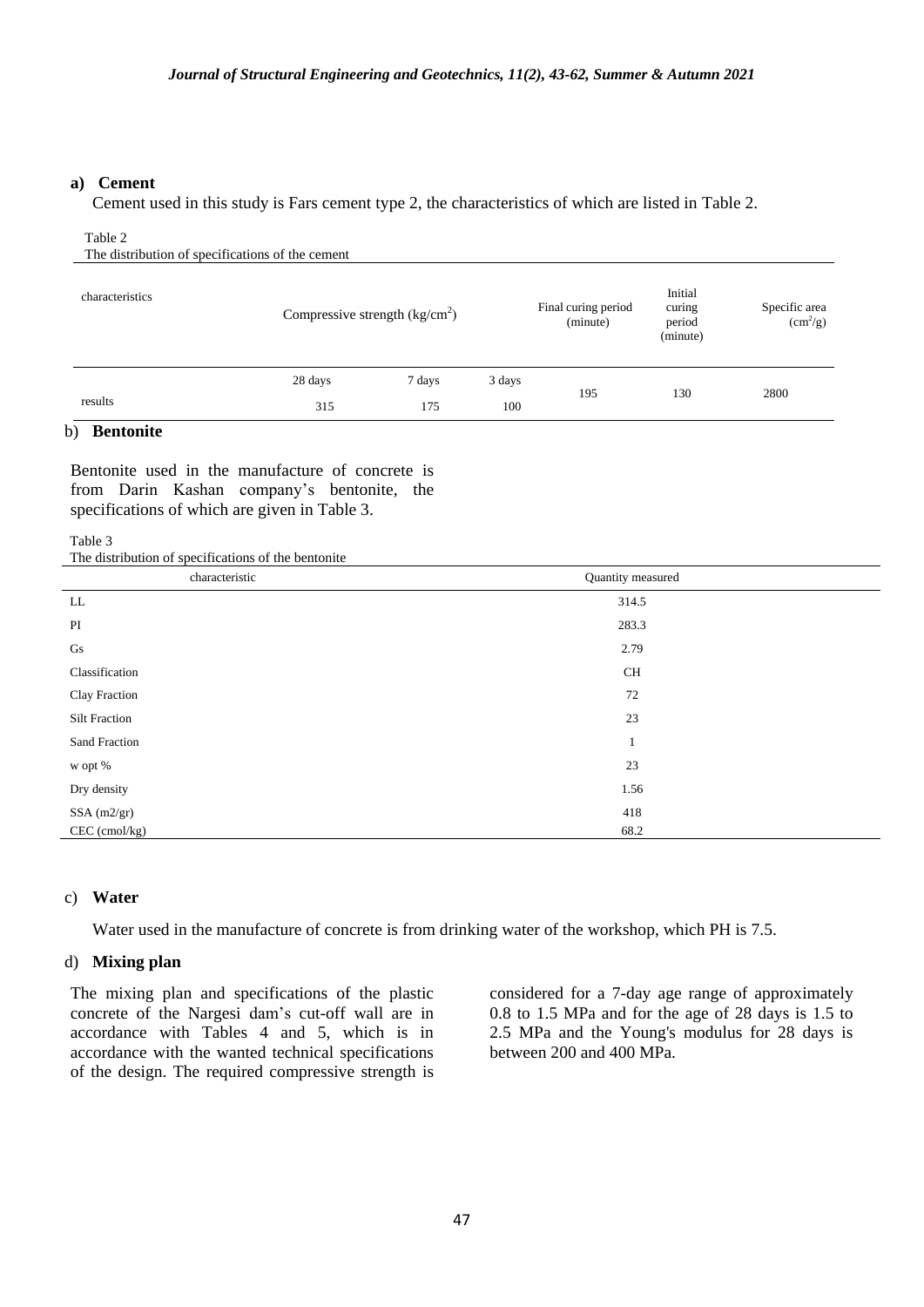Table 4 The distribution of the amount of materials used to make 1 cubic meter of plastic concrete

| Consumed materials | (kg) |
|--------------------|------|
| cement             | 130  |
| bentonite          | 40   |
| water              | 382  |
| sand               | 705  |
| Pea gravel         | 520  |
| Almond gravel      | 259  |

#### Table 5

The distribution of approved mixing plan of the cut-off wall in Nargesi dam

| $(Kg)$ Cement | (kg)Bentonite | (W/B) Water to bentonite |            | $28 \text{ days}$ (kg/cm <sup>2</sup> ) |                                  |
|---------------|---------------|--------------------------|------------|-----------------------------------------|----------------------------------|
| weight        | weight        | proportion               | slump (cm) | $(kg/cm2)$ Compressive<br>strength      | $(kg/cm2)$ Elasticity<br>modulus |
| 130           | 40            | 9.55                     | 20.5       | 13.8                                    | 2750                             |

The manufacturing process of the plastic concrete in this study is as follows. The bentonite slurry was first made according to portions mentioned in the mixing scheme and turned into gelatin after 24 hours of processing. Then the other concrete-forming materials such as dry sand, gravel and cement were mixed in a betonyer for 5 minutes and then gently bentonite slurry was added. All the concrete ingredients were then mixed in the betonyer for 15 minutes. After sampling for 24 hours, the samples were kept in the mold at the laboratory temperature (20 ° C) and then the molds were opened and stored in a pond containing water. After 28 days of sampling, the samples were taken out of the pond

and the two ends of the specimens were changed to a flat surface before being put under a bentonite cracker jack in order to uniform loading by melted sulfur and then tested.

At the next step, all panels are sampled and Curinged as follows (Fig. 4).



Fig.4. Curing Concrete Samples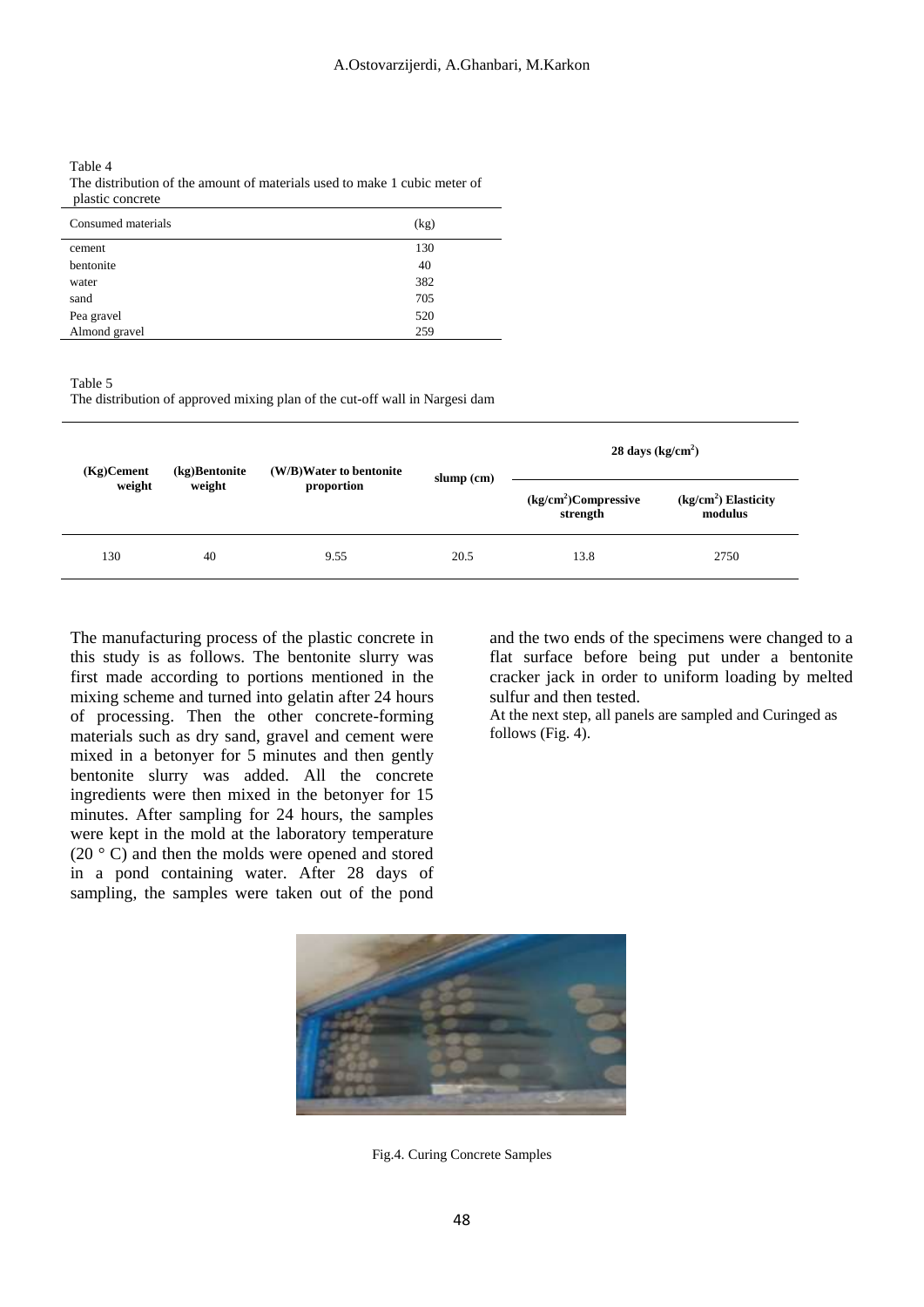In Table 6, the results of pouring concrete of the cut-off wall panels of the main body of the Nargesi dam project are fully included for different ages.

| column              | panel                          | 11 days<br>strength | 42 days strength | 90 days strength | 11 days modulus | 42 days modulus | 90 days modulus |
|---------------------|--------------------------------|---------------------|------------------|------------------|-----------------|-----------------|-----------------|
|                     | P1                             | 14.1                | 20.5             | 26.5             | 3475            | 3711            | 4701            |
| $\mathbf{1}$        | $\mathbf{S}1$<br>$\mathbf{P}2$ | $14\,$              | 21.2             | 26.9             | 3451            | 3870            | 4735            |
| $\sqrt{2}$          |                                | $8.1\,$             | 14.5             | 15.7             | 2011            | 3266            | 3810            |
|                     | $\mathbf{S2}$                  | $8.4\,$             | 15.5             | 16.4             | 2057            | 3237            | 3923            |
| $\mathfrak{Z}$      | P3                             | $9.2\,$             | 13.5             | 15.7             | 2354            | 3722            | 3925            |
|                     |                                | 9.1                 | 14.3             | 16.2             | 2317            | 3786            | 3978            |
|                     |                                | 9.7                 | 13.2             | 14.2             | 2275            | 3739            | 3590            |
| $\overline{4}$      | $\mathbf{S3}$                  | 9.7                 | 14.1             | 14.5             | 2259            | 3488            | 3618            |
|                     | $\mathbf{P}4$                  | 13.4                | 20.4             | 21.2             | 2845            | 4242            | 4722            |
| $\sqrt{5}$          |                                | 13.8                | 20.3             | 21.2             | 2878            | 4217            | 4731            |
|                     | $\ensuremath{\mathrm{S}}4$     | $\,8\,$             | 13.8             | 16.7             | 2178            | 3588            | 4077            |
| $\sqrt{6}$          |                                | $8.1\,$             | 14.6             | 16.6             | 2190            | 3679            | 4015            |
| $\tau$              | P <sub>5</sub>                 | 13.1                | 18.4             | 23.6             | 2879            | 3510            | 4886            |
|                     |                                | 13                  | 19.7             | 23.2             | 2894            | 3567            | 4832            |
| $\,8\,$<br>$\rm S5$ | 9.3                            | 14.6                | 18.5             | 2412             | 3011            | 4013            |                 |
|                     | 9.8                            | 14.8                | 18.2             | 2456             | 3072            | 3967            |                 |
|                     | $\overline{9}$<br>${\rm P6}$   | 8.7                 | 13.9             | 16.5             | 2091            | 3319            | 4026            |
|                     |                                | $9.2\,$             | 14.2             | 16.9             | 2134            | 3368            | 4091            |
| $10\,$              | ${\rm S6}$                     | $6.6\,$             | 11.1             | 13.1             | 1876            | 2496            | 3385            |
|                     |                                | $6.5\,$             | 11.6             | 12.9             | 1852            | 2519            | 3353            |
| $11\,$              | $\mathbf{P}7$                  | 10.5                | 19.2             | 21.5             | 2311            | 4216            | 5034            |
|                     |                                | $10.7\,$            | 18.7             | 20.7             | 2358            | 4216            | 4976            |
| 12                  | $\mathbf{S}7$                  | 11.6                | 17.5             | 19.1             | 2445            | 3326            | 4136            |
|                     |                                | 11.3                | 17.2             | 19.6             | 2420            | 3300            | 4197            |
| 13                  | ${\bf P}8$                     | $8.3\,$             | 12.6             | 15.4             | 2144            | 3160            | 3564            |
|                     |                                | $8.1\,$             | 12.9             | 14.7             | 2108            | 3177            | 3525            |
| $14\,$              | ${\rm S}8$                     | $7.6\,$             | 10.3             | $10.8\,$         | 1982            | 2324            | 2546            |
|                     |                                | $7.1\,$             | $10.2\,$         | 11.1             | 1976            | 2232            | 2553            |
|                     | P <sub>9</sub>                 | $10.3\,$            | 17.1             | 18.7             | 2262            | 3250            | 4004            |
| 15                  |                                | 10.3                | 16.9             | 19.2             | 2244            | 3216            | 2023            |
| $16\,$              | $\bf S9$                       | 11.4                | 18.6             | 20.7             | 2458            | 3590            | 3877            |
|                     |                                | 11.2                | 18.3             | 20.9             | 2433            | 3510            | 3991            |

Table 6 Specifications of the strength and elasticity modulus of the cut-off wall  $\frac{kg}{cm^2}$ )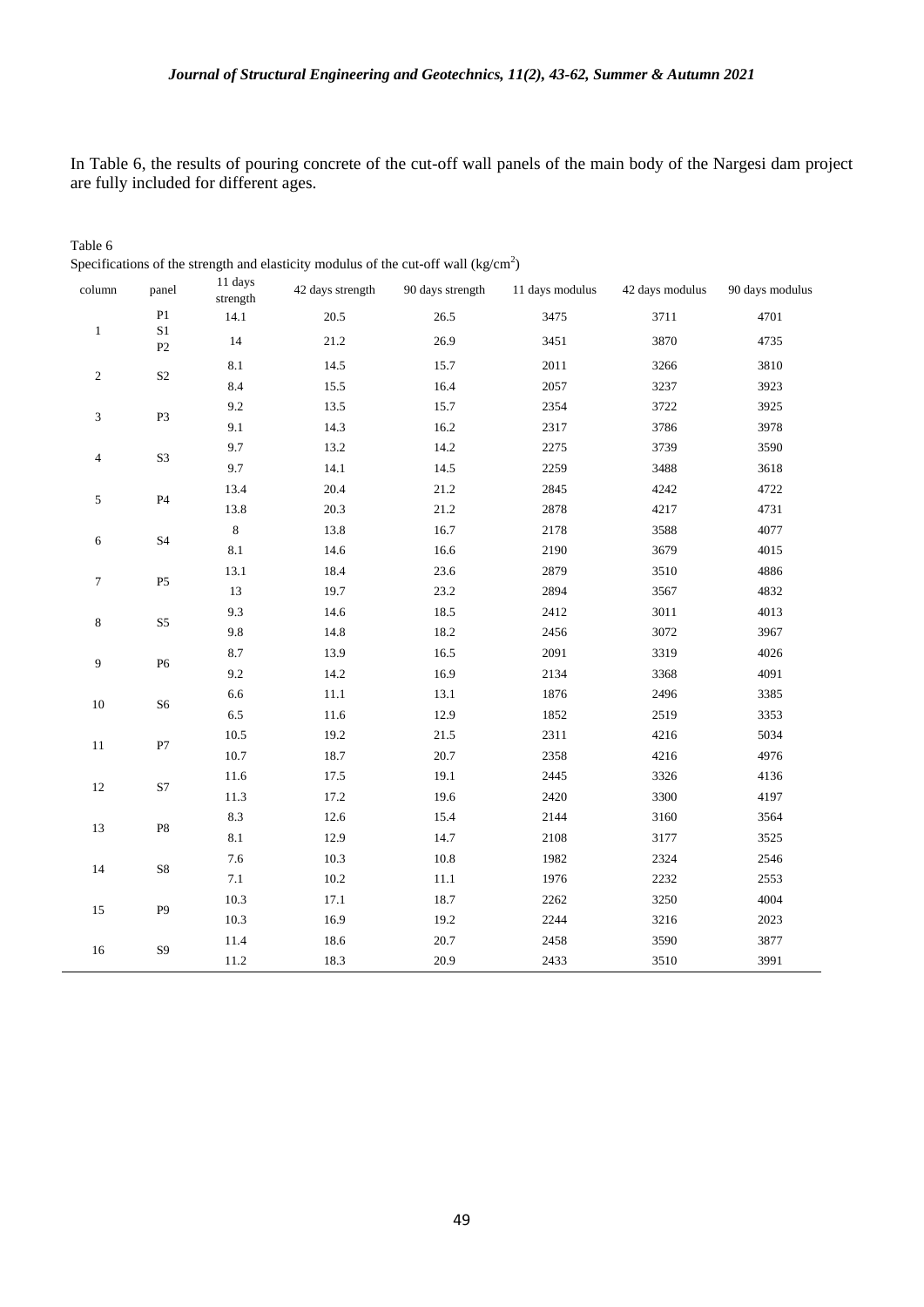|  | Table 6 (continued) |
|--|---------------------|
|--|---------------------|

| column            | panel                              | 11 days<br>strength | 42 days strength | 90 days strength | 11 days modulus | 42 days modulus | 90 days<br>modulus |
|-------------------|------------------------------------|---------------------|------------------|------------------|-----------------|-----------------|--------------------|
|                   |                                    | 6.9                 | 12.5             | 14.1             | 2108            | 3028            | 3645               |
| P18<br>33         | $7.3\,$                            | 13.1                | 14.2             | 2145             | 3054            | 3698            |                    |
| 34<br>${\bf S18}$ | 13.2                               | 19.7                | 24.3             | 3358             | 4296            | 5158            |                    |
|                   | 13.2                               | 19.9                | 23.2             | 3337             | 4369            | 5053            |                    |
|                   |                                    | 13.3                | 22.4             | 23.2             | 2755            | 4880            | 5176               |
| 35                | P19                                | 13.9                | 21.9             | 23               | 2773            | 4769            | 5133               |
|                   |                                    | 22.2                | 32.9             | 33.7             | 4247            | 6543            | 6710               |
| 36                | S <sub>19</sub>                    | 22.6                | 31.8             | 33.2             | 4225            | 6385            | 6680               |
|                   |                                    | $8.2\,$             | 15.6             | 20.3             | 2145            | 3226            | 4002               |
| 37                | ${\bf P20}$                        | $8.1\,$             | 15.8             | 19.6             | 2117            | 3251            | 3975               |
|                   |                                    | 10.4                | 18.2             | 20.7             | 2145            | 3280            | 3741               |
| 38                | <b>S20</b>                         | 10.5                | 18.1             | 20.7             | 2133            | 3251            | 3765               |
|                   | 39<br>P21                          | 5.8                 | 10.3             | 13.8             | 1157            | 2018            | 2750               |
|                   |                                    | 5.7                 | 10.4             | 13.2             | 1140            | 2037            | 2678               |
|                   | $40\,$<br>S <sub>21</sub>          | 13.1                | $18\,$           | 19               | 2655            | 3416            | 4142               |
|                   |                                    | 12.2                | 18.6             | 19.8             | 2472            | 3466            | 4168               |
|                   | $41\,$<br>P22                      | 5.7                 | $11\,$           | 12.8             | 1256            | 2451            | 2715               |
|                   |                                    | 5.8                 | 11.1             | 13               | 1289            | 2477            | 2761               |
|                   | $42\,$<br>$\mathbf{S22}$           | $7.1\,$             | 13.2             | 15.2             | 2547            | 3486            | 3992               |
|                   |                                    | $7.1\,$             | 13.1             | 15.5             | 2553            | 3451            | 4060               |
|                   | $8.4\,$                            | 12.2                | 16.1             | 2320             | 2845            | 3562            |                    |
|                   | $43\,$<br>P <sub>23</sub>          | $8.5\,$             | 12               | 16               | 2351            | 2811            | 3527               |
|                   |                                    | 11.2                | 18               | $22\,$           | 2411            | 3350            | 4918               |
| $44\,$            | S <sub>23</sub>                    | 11.4                | 18.4             | 22.3             | 2487            | 3389            | 4937               |
|                   |                                    | 6.5                 | 11.9             | 15.3             | 1622            | 2937            | 3505               |
| 45                | P <sub>24</sub>                    | 6.6                 | 12.2             | 15.6             | 1688            | 2984            | 3576               |
| 46                | S <sub>24</sub><br>S <sub>25</sub> | 6.8                 | 11.5             | 12.6             | 2045            | 2589            | 3063               |
|                   | $\mathbf{P}25$                     | 6.7                 | 12.2             | 12.9             | 2076            | 2655            | 3067               |
| 47                | P <sub>25</sub>                    | $8.8\,$             | 13.7             | 16.6             | 2458            | 2864            | 3280               |
|                   |                                    | $\overline{9}$      | 13.6             | 16.5             | 2371            | 2851            | 3274               |
|                   |                                    | 5.7                 | 9.7              | 11.2             | 1254            | 2176            | 2715               |
| $48\,$            | P <sub>26</sub>                    | 5.7                 | 9.8              | 11.4             | 1270            | 2250            | 2768               |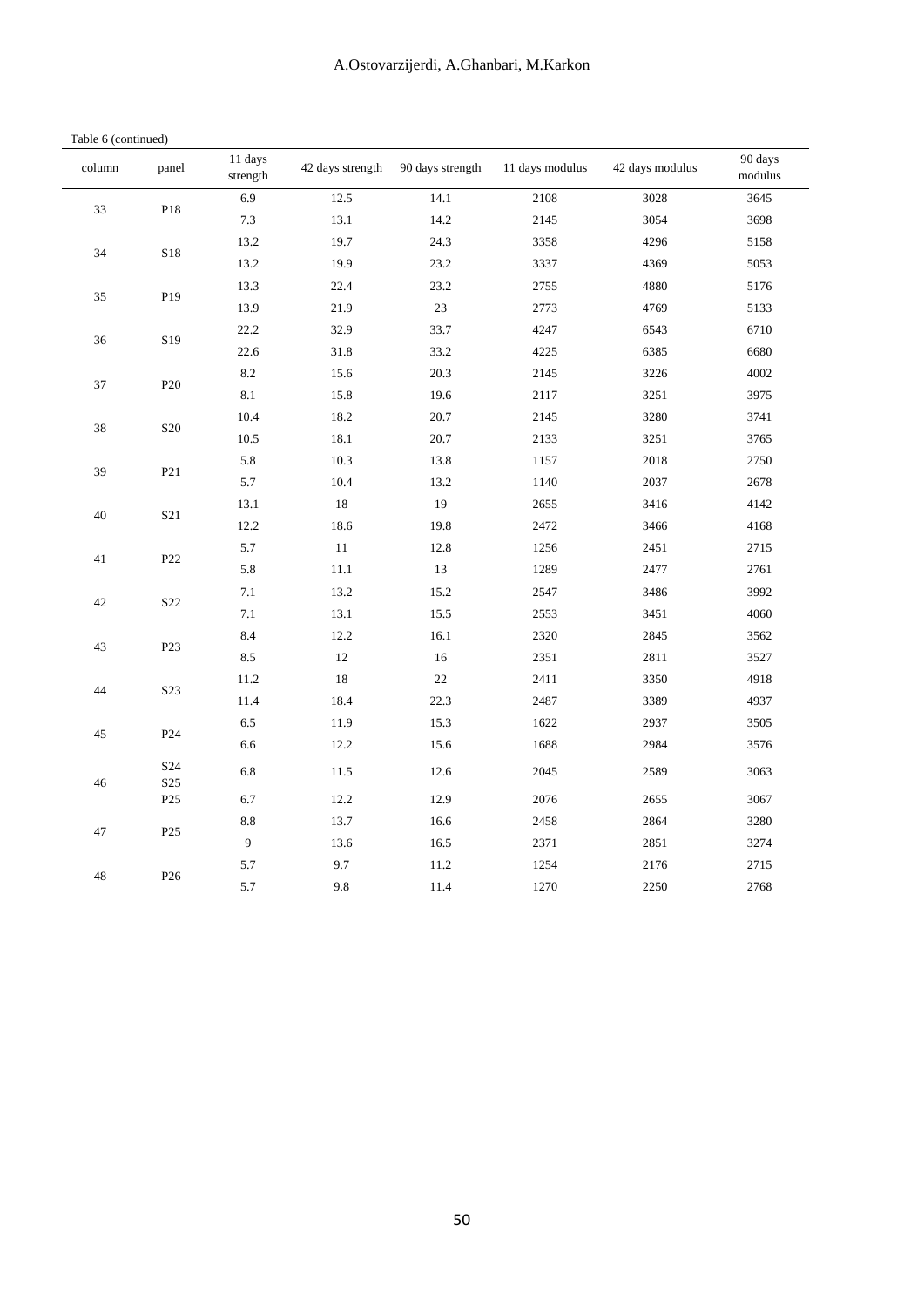# *Journal of Structural Engineering and Geotechnics, 11(2), 43-62, Summer & Autumn 2021*

Table 6 (continued)

| column                | panel                 | 11 days<br>strength | 42 days strength | 90 days strength | 11 days modulus | 42 days modulus | 90 days<br>modulus |
|-----------------------|-----------------------|---------------------|------------------|------------------|-----------------|-----------------|--------------------|
|                       |                       | $\boldsymbol{7}$    | 13.7             | 15.6             | 2122            | 3253            | 3578               |
| 49<br>S <sub>26</sub> | 7.5                   | 13.9                | 16.2             | 2160             | 3288            | 3615            |                    |
|                       | 50<br>P <sub>27</sub> | 7.4                 | 11.7             | 14.9             | 1506            | 2747            | 3880               |
|                       |                       | 7.9                 | 11.9             | 15.3             | 1547            | 2784            | 3918               |
|                       | 6.9                   | 11.4                | 15.3             | 1541             | 2840            | 3910            |                    |
|                       | 51<br>S27             | 6.8                 | 11.5             | 15.6             | 1522            | 2879            | 3945               |
|                       | P <sub>28</sub>       | $\boldsymbol{7}$    | 12.4             | 14.1             | 1864            | 2654            | 3980               |
| 52                    |                       | $\tau$              | 12.3             | 14.2             | 1850            | 2689            | 3994               |
| 53                    | ${\bf S28}$           | 7.3                 | 12.6             | 15.6             | 1864            | 2959            | 4145               |
|                       |                       | 7.3                 | 12.8             | 15.5             | 1877            | 2981            | 4110               |
| 54                    | S <sub>29</sub>       | 10.8                | 17.4             | 22.1             | 2881            | 3285            | 3904               |
|                       |                       | 10.6                | 16.8             | 22.5             | 2842            | 3144            | 4000               |
| 55                    | P30                   | 7.1                 | 11.2             | 15.1             | 2091            | 2784            | 3605               |
|                       |                       | 7.2                 | 11.7             | 15.2             | 2104            | 2800            | 3634               |
|                       | S30<br>56             | 7.9                 | 13.4             | 14.1             | 1981            | 3149            | 3223               |
|                       |                       | 7.8                 | 13.3             | 14               | 1972            | 3014            | 3212               |
|                       | P31<br>57             | $6.1\,$             | 11.8             | 14.7             | 2118            | 2626            | 4053               |
|                       |                       | $\sqrt{6}$          | 11.6             | 14.6             | 2147            | 2587            | 4018               |
|                       | 58<br>S31             | 15.2                | 29.8             | 34.9             | 3284            | 5449            | 5910               |
|                       |                       | 15.5                | 29.6             | 35.5             | 3301            | 5486            | 5848               |
| 59                    | P32                   | $8.1\,$             | 11.9             | 16.1             | 2054            | 2771            | 3604               |
|                       |                       | 8.3                 | 11.9             | 15.9             | 2076            | 2759            | 3533               |
| 60                    | P33                   | 9.6                 | 20.6             | 23.4             | 2570            | 4221            | 4533               |
|                       |                       | 9.5                 | 21.3             | 23               | 2550            | 4365            | 4517               |
| 61                    | S33                   | 6.7                 | 12.8             | 13.2             | 1927            | 3003            | 3408               |
|                       |                       | 6.8                 | 12.9             | 13.6             | 1905            | 3010            | 3424               |
| 62                    | P34                   | $\tau$              | 12.4             | 18.3             | 1978            | 2987            | 3688               |
|                       |                       | 6.9                 | 12.7             | $18\,$           | 1924            | 3069            | 3645               |
| 63                    | S34                   | 4.6                 | 8.5              | 9.5              | 1124            | 2579            | 3026               |
|                       |                       | 4.7                 | 8.3              | 9.6              | 1109            | 2410            | 3040               |
| 64                    | P35<br>S35            | 8.4                 | 13.5             | 18.6             | 2291            | 3047            | 4009               |
|                       | P36                   | 8.3                 | 13.4             | 18.4             | 2285            | 3015            | 3947               |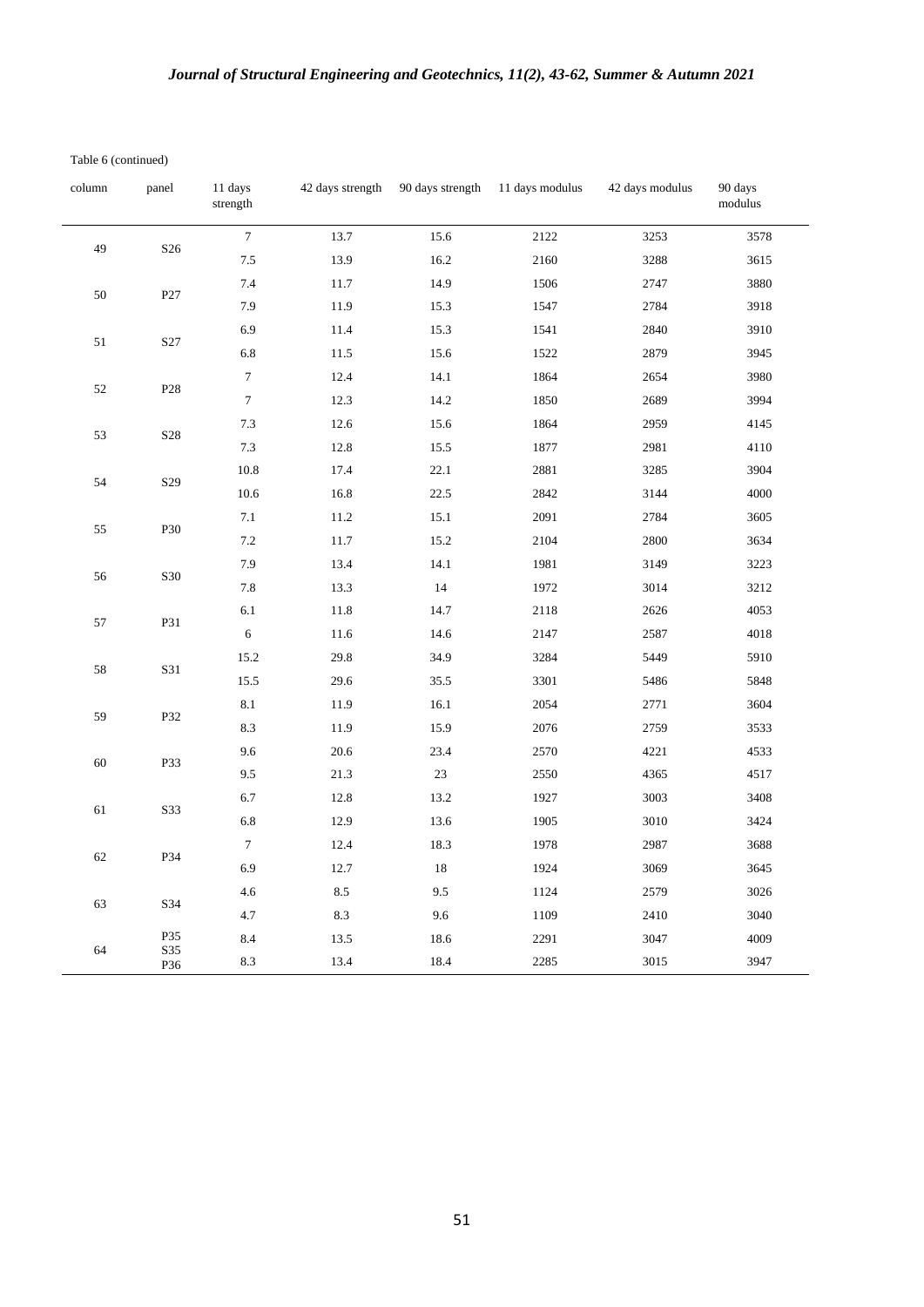|  | Table 6 (continued) |
|--|---------------------|
|--|---------------------|

| column        | panel                | 11 days<br>strength | 42 days strength | 90 days strength | 11 days modulus | 42 days<br>modulus | 90 days modulus |
|---------------|----------------------|---------------------|------------------|------------------|-----------------|--------------------|-----------------|
|               |                      | 7.9                 | 12.7             | 13.7             | 2178            | 3354               | 4157            |
| 65            | S36                  | $\,8\,$             | 12.5             | $14\,$           | 2201            | 3316               | 4165            |
|               |                      | 6.7                 | 13.8             | 15.6             | 1794            | 3315               | 3641            |
| 66            | P37                  | 6.7                 | 14.1             | 15.9             | 1758            | 3420               | 3687            |
|               |                      | $6.7\,$             | $10\,$           | 12.9             | 1830            | 2415               | 3248            |
| 67            | S37                  | 6.9                 | 10.6             | 13               | 1843            | 2466               | 3265            |
|               |                      | $\boldsymbol{9}$    | 14.9             | 17.4             | 2410            | 3324               | 3824            |
| 68            | P38                  | 8.9                 | 14.9             | 17.5             | 2378            | 3309               | 2851            |
|               |                      | $\boldsymbol{7}$    | 12.1             | 12.8             | 1985            | 2924               | 3296            |
| 69            | S38                  | $\boldsymbol{7}$    | 12.5             | 13.3             | 1921            | 3084               | 3484            |
|               |                      | 6.8                 | 14.2             | 16.7             | 2201            | 3488               | 4650            |
| $70\,$        | P39                  | 6.9                 | 14               | 16.8             | 2232            | 3540               | 4691            |
|               |                      | 6.7                 | 11.6             | 15.9             | 2410            | 2740               | 3845            |
| 71            | S39                  | 6.8                 | 11.8             | 16.2             | 2317            | 2755               | 3885            |
| $72\,$<br>P40 | 9.2                  | 15.9                | 22.1             | 2321             | 3131            | 3857               |                 |
|               | 9.1                  | 16.3                | 21.9             | 2329             | 3254            | 3836               |                 |
|               | $73\,$<br><b>S40</b> | 5.2                 | 9.3              | 11.8             | 1250            | 2684               | 3335            |
|               |                      | 5.2                 | 9.4              | 11.7             | 1135            | 2624               | 3324            |
|               |                      | 12.25               | 19.3             | 22.68            | 2380            | 4319               | 4684            |
| 74            | P41                  | 12.18               | 18.62            | 23.22            | 2344            | 4335               | 4771            |
|               |                      | 9.3                 | 15.7             | 17.2             | 2743            | 3314               | 3678            |
| $75\,$        | S41                  | 9.1                 | 15.9             | 17               | 2712            | 3361               | 3645            |
|               |                      | 6.6                 | 12.2             | 14.2             | 2205            | 2916               | 3352            |
| $76\,$        | P42                  | 6.6                 | 12.3             | 14.7             | $2187\,$        | 2934               | 3378            |
| $77\,$        | S42                  | $\boldsymbol{7}$    | 13.9             | 14.9             | 1710            | 3256               | 4018            |
|               |                      | 6.9                 | 13.7             | 15.1             | 1689            | 3231               | 4054            |
| $78\,$        |                      | $8.7\,$             | 14.9             | 19.6             | 2236            | 3878               | 4467            |
|               | P43                  | 8.5                 | 14.8             | 19.5             | 2219            | 3889               | 4418            |
|               |                      | $5.7\,$             | 10.4             | 12.4             | 1327            | 2350               | 2811            |
| 79            | S43                  | 5.7                 | 10.5             | 12.7             | 1318            | 2389               | 2839            |
|               |                      | 10.4                | 14.4             | 17.8             | 2615            | 3807               | 4101            |
| $80\,$        | P44                  | 10.5                | 14.3             | 18.1             | 2628            | 3756               | 4123            |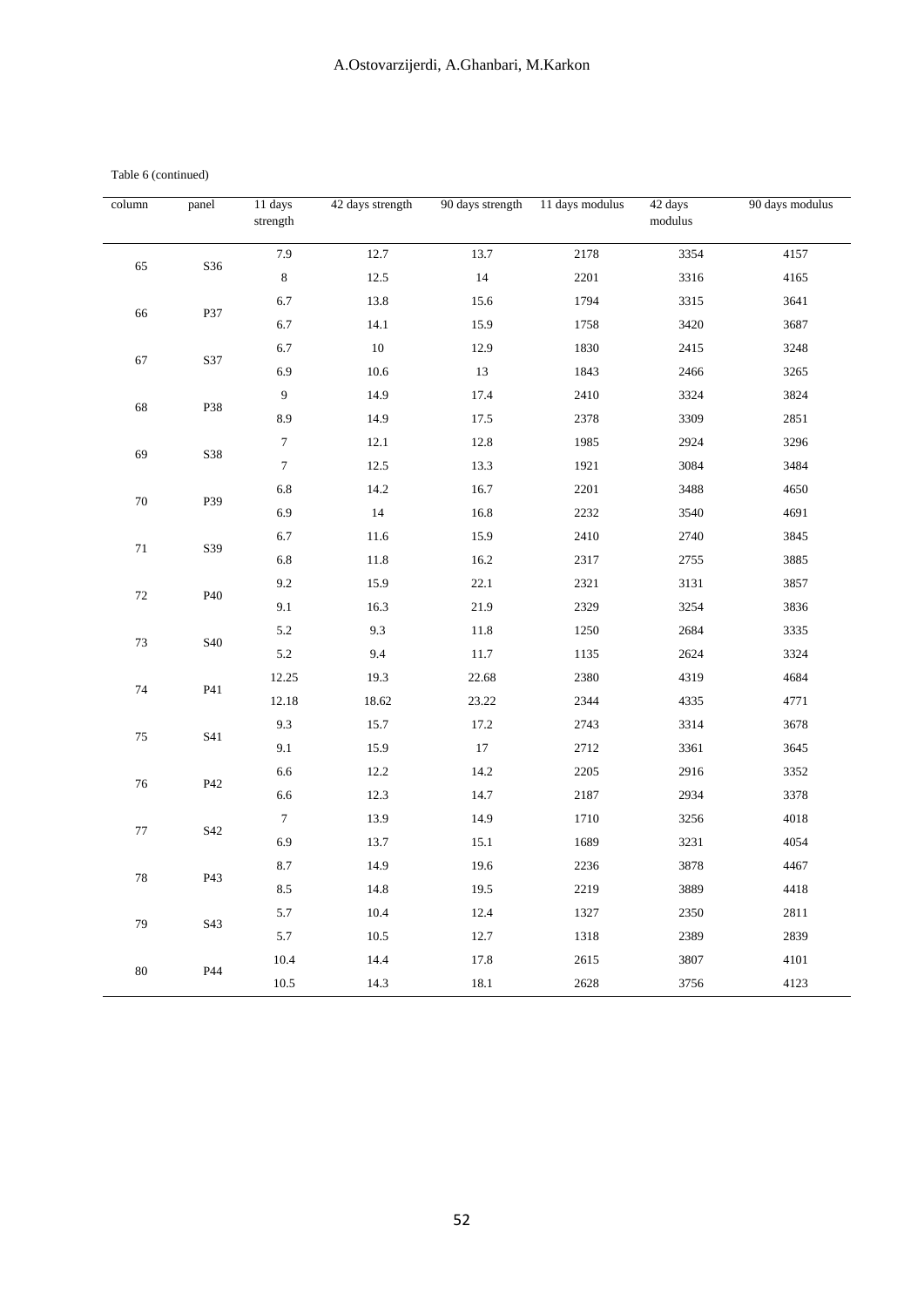# *Journal of Structural Engineering and Geotechnics, 11(2), 43-62, Summer & Autumn 2021*

Table 6 (continued)

| column   | panel | $11 \text{ days}$<br>strength | 42 days strength | 90 days strength | 11 days modulus | 42 days<br>modulus | 90 days modulus |
|----------|-------|-------------------------------|------------------|------------------|-----------------|--------------------|-----------------|
| $81\,$   |       | $\,8\,$                       | 12               | 13.8             | 2011            | 2619               | 2841            |
|          | S44   | 7.9                           | 12.3             | 14.2             | 2008            | 2634               | 2875            |
| $82\,$   | P45   | 9.8                           | $17\,$           | 20.9             | 2866            | 3769               | 5279            |
|          |       | 9.4                           | 17.2             | 21.5             | 2789            | 3775               | 5344            |
|          |       | $6.2\,$                       | $10.8\,$         | 11.8             | 1675            | 2413               | 3047            |
| 83       | S45   | 6.3                           | 10.9             | 11.7             | 1689            | 2459               | 3015            |
|          | P46   | $7.1\,$                       | 12.9             | 14.5             | 1775            | 3159               | 3335            |
| 84       |       | $\overline{7}$                | 13               | 14.6             | 1738            | 3184               | 3361            |
|          | S46   | $7.2\,$                       | 11.9             | 15.4             | 1728            | 2819               | 3476            |
| 85       |       | 7.3                           | $12\,$           | 15               | 1804            | 2841               | 3418            |
| 86       |       | 5.4                           | 10.7             | 12.7             | 1587            | 2336               | 3135            |
|          | P47   | 5.3                           | 10.9             | 12.9             | 1501            | 2345               | 3163            |
| $87\,$   |       | 6.5                           | 10.7             | 13.8             | 1744            | 3210               | 3684            |
|          | S47   | 6.4                           | 10.9             | 13.6             | 1775            | 3277               | 3621            |
| $\bf 88$ | P48   | 6.6                           | $12\,$           | 16.1             | 2257            | 2680               | 3498            |
|          |       | 5.8                           | 11.9             | 16.1             | 2116            | 2627               | 3487            |
| 89       | S48   | 9.6                           | 14               | 17.1             | 2927            | 3528               | 4125            |
|          |       | 9.9                           | 13.9             | 17.2             | 2956            | 3504               | 4134            |
| 90       | P49   | 3.9                           | 9.4              | 10.8             | 1413            | 2889               | 3219            |
|          |       | 4.9                           | 10.3             | 10.9             | 1660            | 3056               | 3231            |
| 91       | S49   | 10.9                          | 14.5             | 17               | 2237            | 3153               | 3561            |
|          |       | 10.8                          | 15.2             | 17.1             | 2185            | 3264               | 3597            |
| $92\,$   | P50   | 17.2                          | 30.1             | 37.8             | 3574            | 5144               | 5758            |
|          |       | 17.2                          | 31               | 38.5             | 3551            | 5207               | 5992            |
|          | S50   | 9.6                           | 18.3             | 18.6             | 2213            | 3325               | 3490            |
| 93       |       | 9.4                           | 18.4             | 19.1             | 2181            | 3357               | 3520            |
|          | P51   | 7.4                           | 12.8             | 14.5             | 2082            | 2724               | 3214            |
| 94       |       | $7.2\,$                       | 12.8             | 14.5             | 2043            | 2739               | 3198            |
| 95       | S51   | 8.5                           | 12.4             | 14.1             | 2096            | 2915               | 3273            |
|          |       | 8.6                           | 12.7             | 14               | 2113            | 2942               | 3163            |
|          | P52   | 5.4                           | 9.5              | $11.1\,$         | 1884            | 2331               | 2569            |
| 96       |       | 5.2                           | $\,9.8$          | $11\,$           | 1827            | 2367               | 2535            |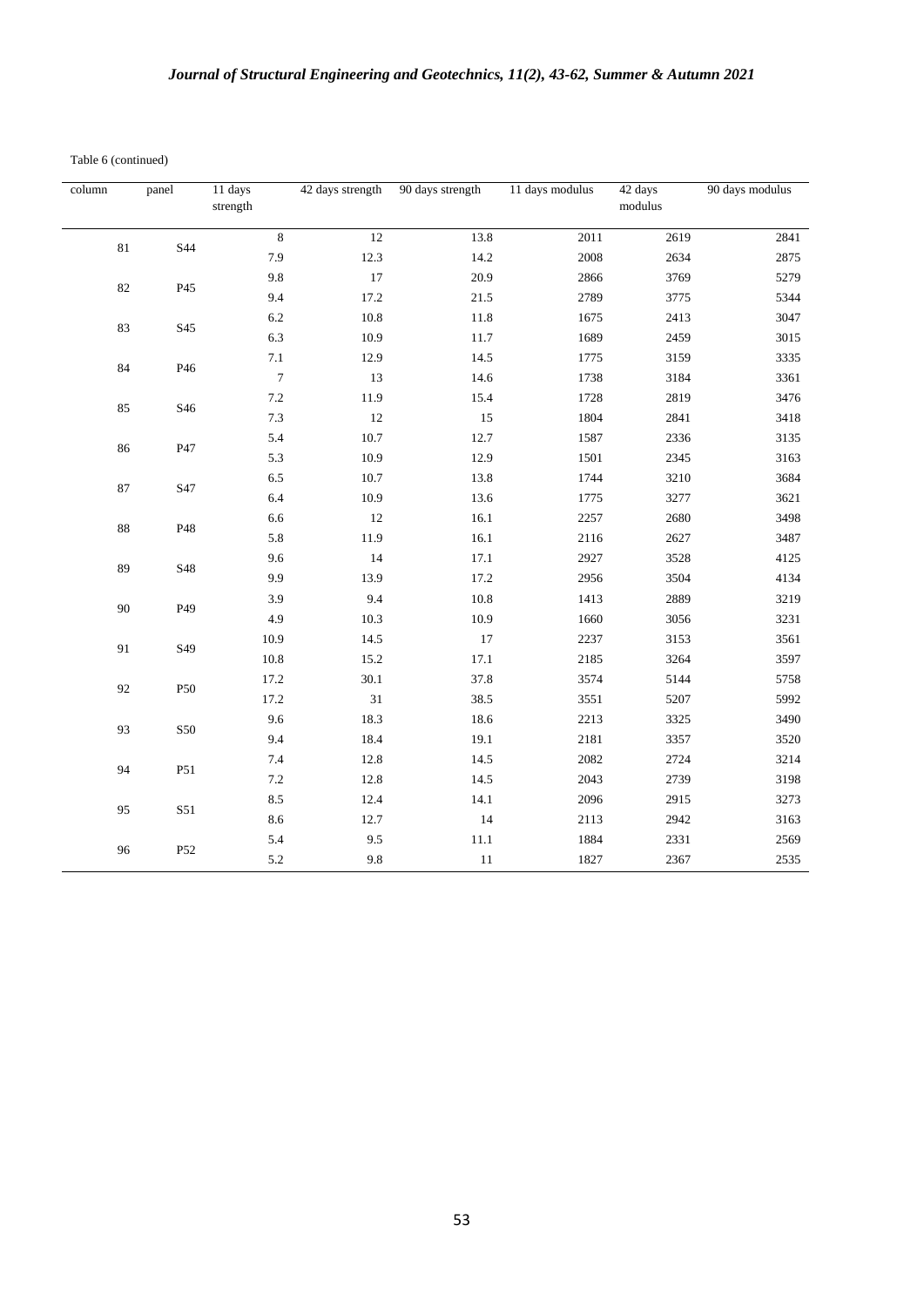Table 6 (continued)

| column | panel           | $\overline{11}$ days<br>strength |      | 42 days strength 90 days strength | 11 days<br>modulus | 42 days<br>modulus | 90 days<br>modulus |
|--------|-----------------|----------------------------------|------|-----------------------------------|--------------------|--------------------|--------------------|
| 97     | S52             | 7.1                              | 14.7 | 15.8                              | 1985               | 3453               | 3554               |
|        |                 | 6.9                              | 15   | 16.3                              | 1927               | 3485               | 3669               |
|        | P53             | 19                               | 32.5 | 50.2                              | 3498               | 5749               | 6325               |
| 98     |                 | 18                               | 33.3 | 50.3                              | 3385               | 5801               | 6385               |
|        | S53             | 5.7                              | 11.4 | 11.7                              | 1829               | 2929               | 2981               |
| 99     |                 | 5.6                              | 11.5 | 11.8                              | 1810               | 2934               | 3004               |
|        | P54             | 9.1                              | 17.8 | 18.3                              | 2181               | 3442               | 3650               |
| 100    |                 | $\boldsymbol{9}$                 | 17.7 | 18.7                              | 2064               | 3413               | 3698               |
|        | S54             | 14.1                             | 22.4 | 24.9                              | 3209               | 4861               | 5017               |
| 101    |                 | 13.4                             | 22.3 | 25.1                              | 3188               | 4863               | 5043               |
| 102    | P55             | 11.9                             | 19.6 | 21.7                              | 2760               | 3884               | 4446               |
|        |                 | 11.6                             | 19.7 | 21.5                              | 2717               | 3985               | 4438               |
| 103    | S55             | 16.3                             | 27.1 | 38                                | 3220               | 5210               | 5941               |
|        |                 | 16.6                             | 26.4 | 37.1                              | 3301               | 5180               | 5774               |
| 104    | P <sub>56</sub> | 10.2                             | 15.9 | 18.8                              | 2155               | 3196               | 3649               |
|        |                 | 9.7                              | 15.7 | 18.9                              | 2099               | 3120               | 3688               |
| 105    | S56             | $12\,$                           | 19.5 | 23.9                              | 2675               | 3807               | 4207               |
|        |                 | 11.8                             | 19.6 | 24.3                              | 2641               | 3795               | 4212               |
| 106    | P57             | 7.4                              | 15.3 | 18.6                              | 2138               | 3391               | 3789               |
|        |                 | 7.2                              | 14.9 | 17.9                              | 2098               | 3310               | 3704               |
| 107    | S57             | 14.7                             | 23.1 | 24.6                              | 3528               | 4108               | 4510               |
|        |                 | 14.9                             | 22.5 | 24.8                              | 3567               | 4179               | 4535               |
|        | P <sub>58</sub> | 8.3                              | 15.3 | 15.7                              | 2171               | 3420               | 3619               |
| 108    |                 | 8.1                              | 15.2 | 16.3                              | 2157               | 3392               | 3811               |

#### **2.Objectives of the Results' Evaluation**

The purpose of the results evaluation is to analyze the results of plastic concrete statistically at this stage, and find relationships that can be very important. One of the important properties of plastic concrete is a significant increase in strength and elastic modulus over time. This important issue is a) **Average**

The simplest method of statistical analysis to examine the result of generating a product, which is created from the production of identical components, is to use the average result of products. In the method of constructing the cut-off wall, which

often ignored by designers. For the importance of this topic and finding highly effective relationships with regard to the strength and elastic modulus of plastic concrete, a statistical analysis on the results of experiments was carried out on the plastic concrete cut-off wall of Nargesi dam.

consists of joining the panels, the result of the strength average and elastic modulus provides the appropriate basic information of the cut-off wall's behavior (numbers 11.42 and 90 are concrete ages).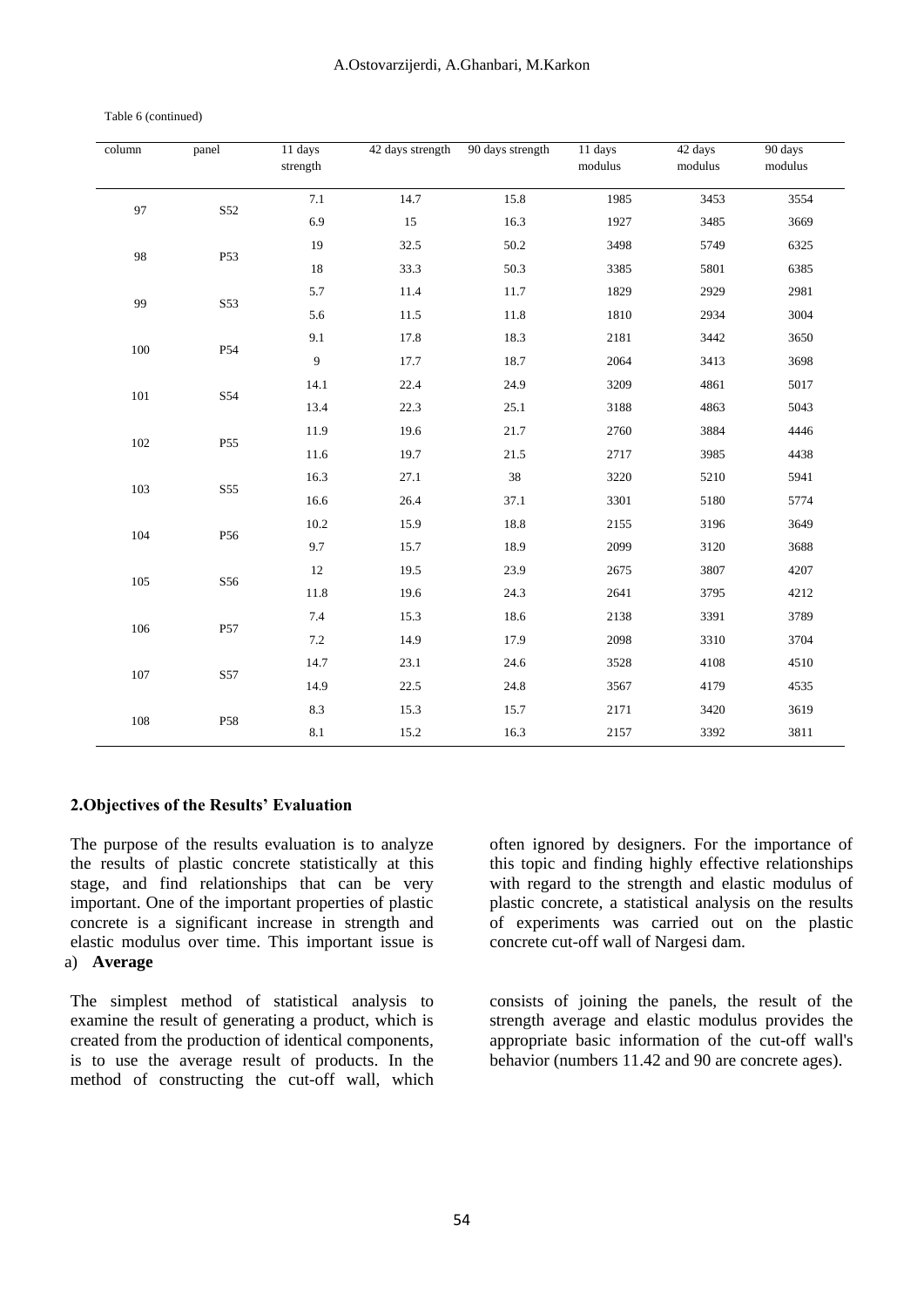$$
\overline{\sigma}_{11} = 9.296 \frac{kg}{cm^2}
$$
\n
$$
\overline{E}_{11} = 2283.685 \frac{kg}{cm^2}
$$
\n
$$
\overline{E}_{42} = 3381.718 \frac{kg}{cm^2}
$$
\n
$$
\overline{E}_{90} = 18.217 \frac{kg}{cm^2}
$$
\n
$$
\overline{E}_{90} = 3926.157 \frac{kg}{cm^2}
$$

Since the type of cement of the type 2 cement was used in the construction of the cut-off wall's plastic concrete in Nargesi dam, the 42-day results are equivalent to the 28-day results of concrete with type 1 cement. Therefore, according to the average results of 42 days, its compliance with the instruction of the concrete construction design as well as the provisions of publication 13 (filler materials for cut-

#### **b)Standard deviation**

Since the algebraic aggregation of the data in the mean method causes the uncertainty of the distance between the results and the average or production standard, in other words, the negative and positive distance between the results and mean may go to zero, but each of them alone is unacceptable, therefore, the standard deviation method is used to evaluate the results. The calculations in this method

off walls construction in accordance with B51 Bulletin of the ICOLD letter) based on a 28-day compressive strength of plastic concrete is equal to15 kg  $/$  cm2 (1.5 MPa) and an elastic modulus is equal to 4 to 5 times of the average modulus of the drilling site (Approximately  $4000 \text{ kg}$  / cm 2 in this project) confirms the proper achievement of the average result based on the criterions of the plan.

are based on the square cloth of the difference between each result and the mean, and it defines the error value in the results. In the tables below, the standard deviation, mean and the distribution of results based on the lifetime of the plastic concrete are shown for compressive strength and elasticity modulus.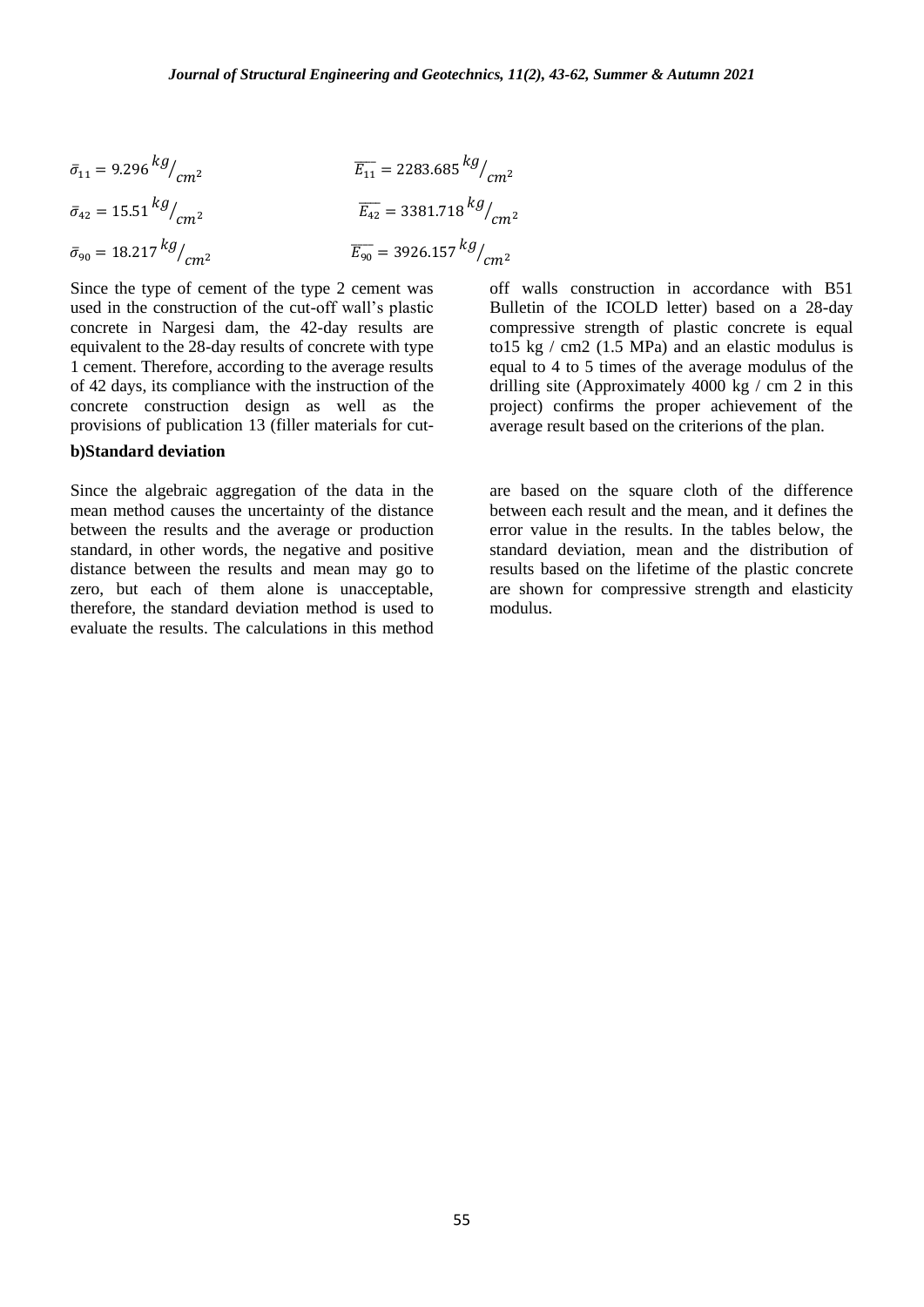

(a) Compressive strength of 11-day age



(b) Compressive strength of 42-day age



(c) Compressive strength of 90-day age

Fig.5. Compressive strength in different ages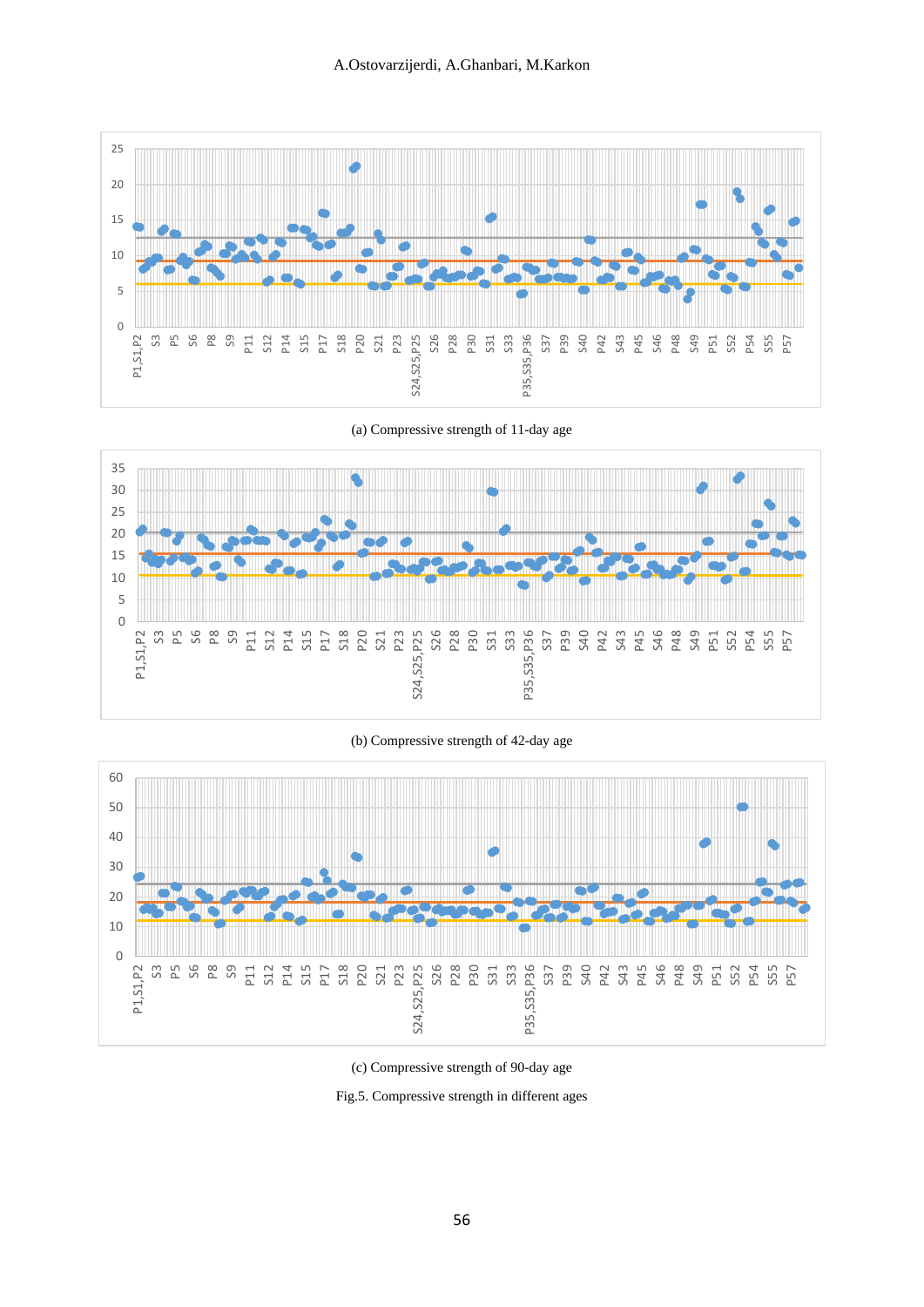

(a) Elasticity modulus of 11-day age



(b) Elasticity modulus of 42-day age



(c) Elasticity modulus of 90-day age

Fig. 6. Elasticity modulus in different ages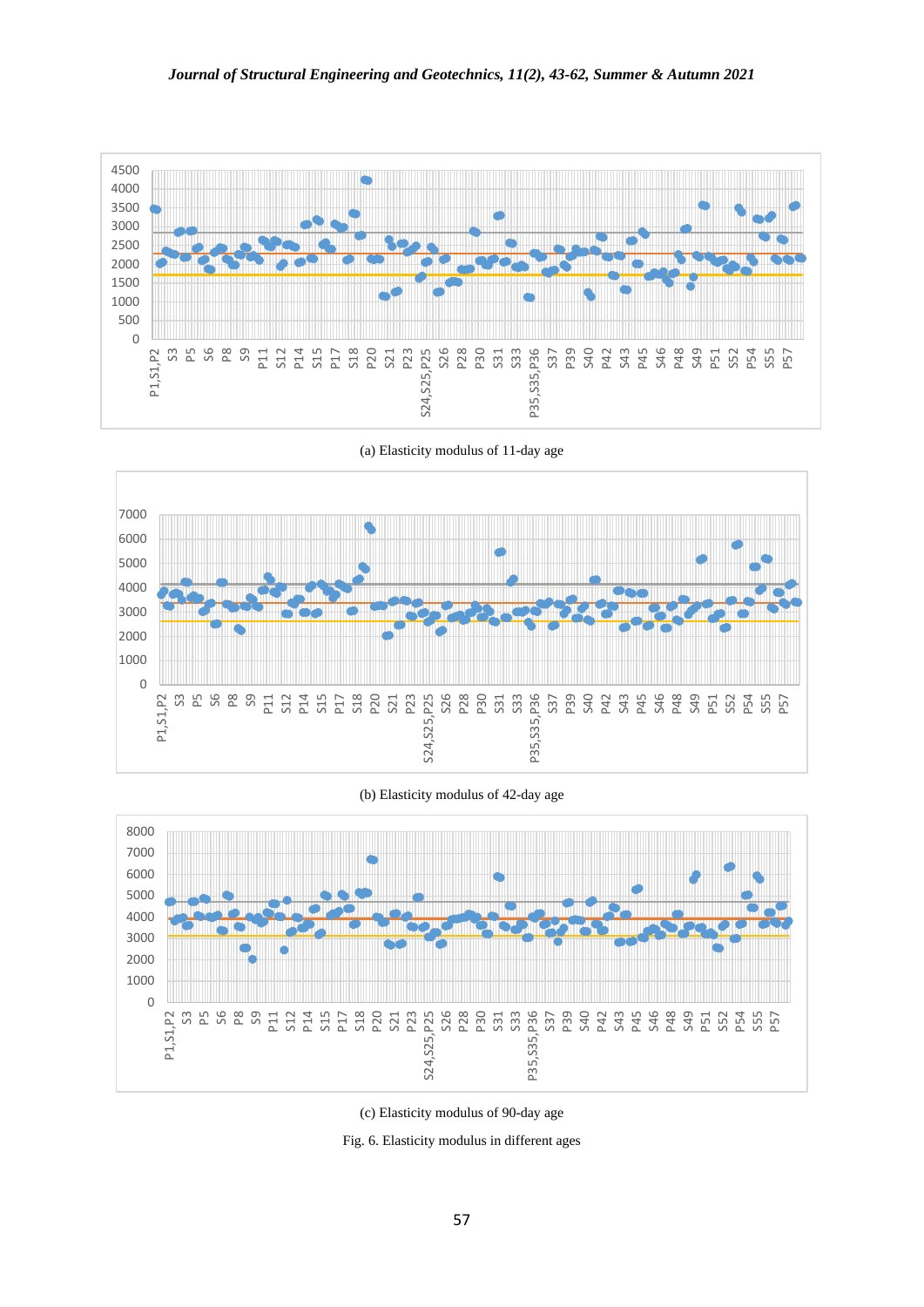If we show the standard deviation with the letter e, we will have:

$$
e\sigma_{11} = \pm 3.21 \frac{kg}{cm^2}
$$
  
\n
$$
e\sigma_{42} = \pm 4.81 \frac{kg}{cm^2}
$$
  
\n
$$
e\sigma_{90} = \pm 6.11 \frac{kg}{cm^2}
$$
  
\n
$$
e\sigma_{90} = \pm 6.11 \frac{kg}{cm^2}
$$
  
\n
$$
e\sigma_{90} = \pm 795.47 \frac{kg}{cm^2}
$$

According to the above diagrams, more than 90% of the results are within the standard deviation range.

# **b) Regression Line**

In statistical models, regression analysis is a statistical process for estimating relationships between variables. This method involves many techniques for modeling and analyzing specific and unique variables when focusing on relationships between dependent variable and one or more independent variables. Regression analysis specifically helps to understand how the value of the dependent variable varies by changing each of the independent variables and by the constancy of other independent variables.

The most common use of regression analysis is the conditional and mathematical expectation's estimation of the dependent variable of independent determinant variables, which is equivalent to the mean value of the dependent variable when the independent variables are constant. Its least use is the focus on percentile or spatial parameters of the conditional distribution of the dependent variable from a given independent variable. In all cases, the goal is to estimate a function of independent variables that is called regression function. In regression analysis, determining the dispersion of the dependent variable around the regression function is considered, which can be explained by a probability distribution.

Regression analysis has been widely used for prediction. Regression analysis is also used to understand the relationship between independent and dependent variables and the form of these relationships. Under certain conditions, this analysis can be used to infer excellent relationships between independent and dependent variables.

Many techniques for regression analysis have been developed. Familiar methods such as linear regression and least squares, which are parametric, are actually estimated in this regression function under a limited number of unknown parameters of the data.

Analysis of the elasticity modulus function relative to the compressive strength based on the lifetime of the concrete is provided on the basis of the method of drawing and calculation of the regression line and the exponential enveloping curve for the results as follows: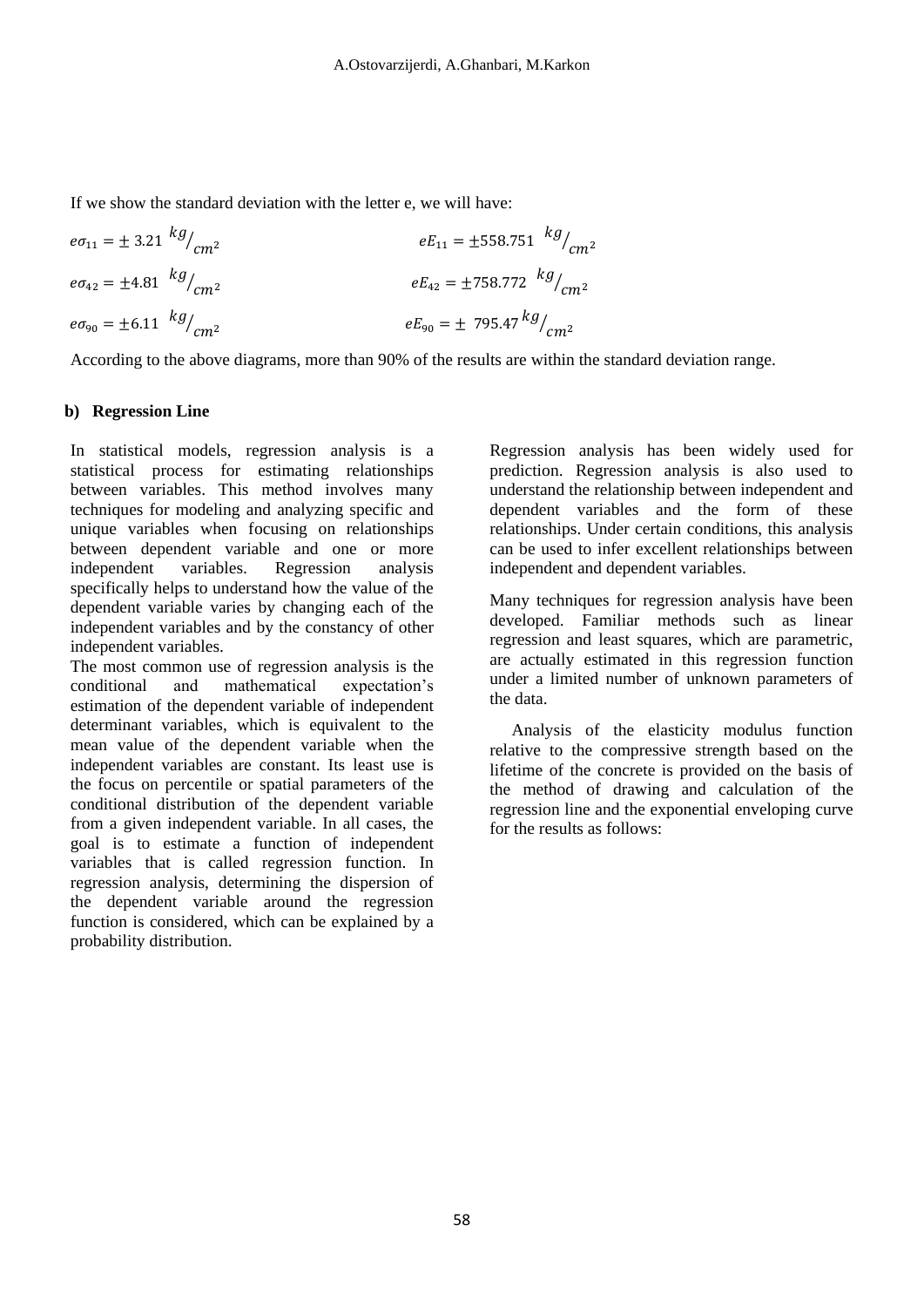

(a) The regression line and the strength- elasticity modulus envelope curve of the 11-day age



(b) The regression line and the strength- elasticity modulus envelope curve of the 42-day age



(c) The regression line and the strength- elasticity modulus envelope curve of the 90-day age elastic

Fig. 7. The regression lines and the compressive strength- elasticity modulus envelope curves

Analysis of the elasticity modulus function in relation to time, as well as compressive strength function in relation to time, is presented by drawing and calculating the regression line and the exponential enveloping curve for the results as follows: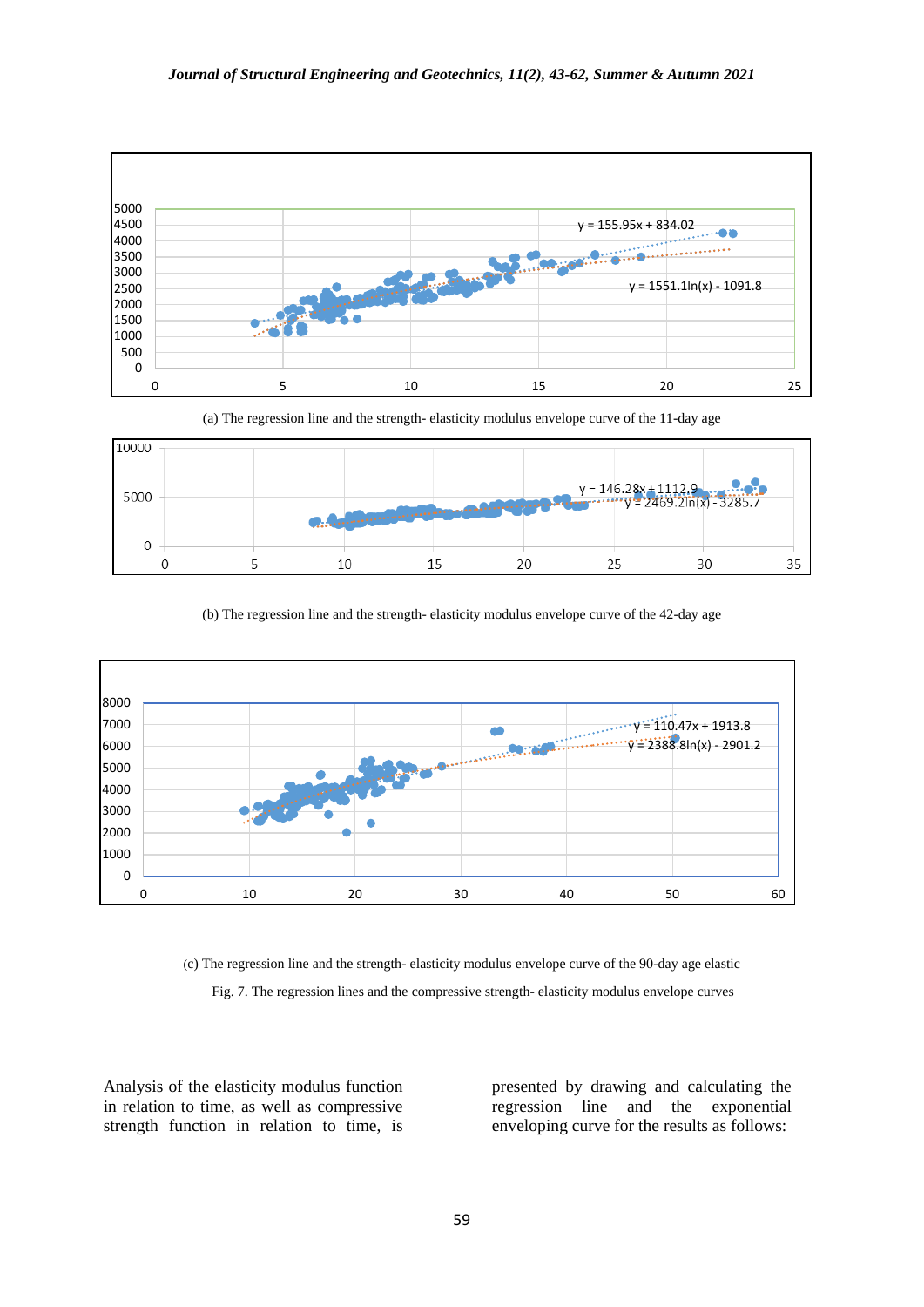

(a) The regression line and the time- elasticity modulus envelope curve



(b) The regression line and the time- compressive strength envelope curve

Fig. 8. The regression lines and the time-compressive strength and time-elasticity modulus envelope curves

#### **6.Discussion**

There is usually a great deal between the time of construction of the wall of the clay and the time of the operation of the dam, and the determination of the behavioral parameters of the plastic concrete is very important in the operation.

In line with most works, (e. g., ICOLD [4]) figure 18, it has been revealed that strength of plastic concrete increases linearly over time, and even after 1000 days, its strength is increasing linearly. And also similarly in a research (Abbaslou et al. [2]), the below results are presented.

Between compressive strength of 7 days and compressive strength of 28 and 90 days, according to the regression coefficient, more than 0.95 linear relations dominate. The results show a linear relationship between the 28-day tensile strength and the 90-day tensile strength, with regression coefficients greater than 0.98. Using exponential functions, one can find a relation with the values of the regression coefficient greater than 0.98 for converting the compressive strength of 28 days and 90 days to their equivalent tensile strengths. It is clear from the above results that considering such a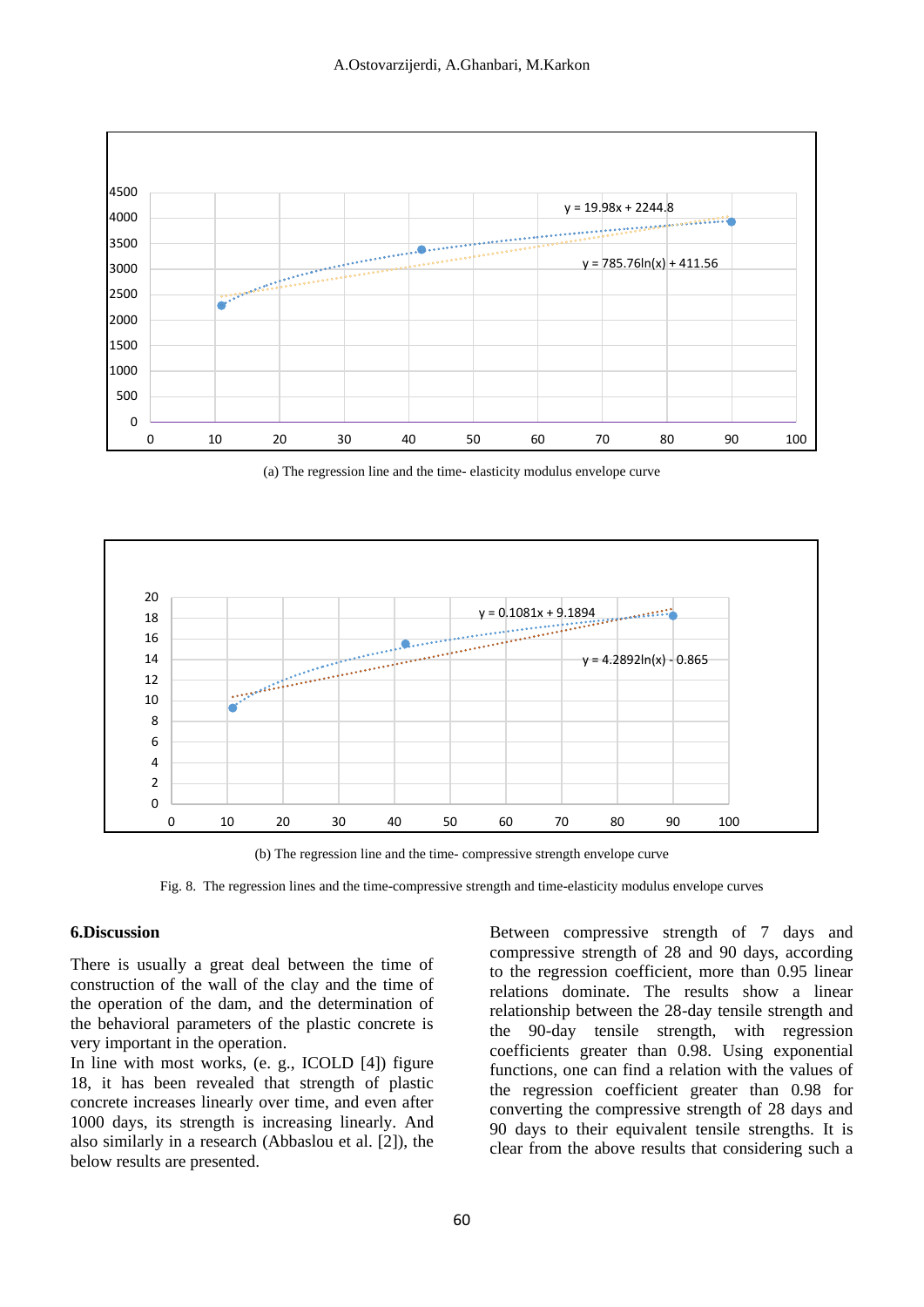characteristic of plastic concrete, it can be very important to estimate the strength of the concrete over time.

In contrast to other works (e. g., Abbaslou, et al. [1]; Abbaslou, et al. [2]; Aman, et al. [3]; Falaki [17]; Gholipour [15]; ICOLD [4]; Kazemian, et al [14];

#### **7.Conclusions**

The following results can be deduced from the above diagrams:

Increase in the strength and elasticity modulus of the plastic concrete after the 90-day life of the concrete has continued significantly (more than 2 times) in accordance with the abacus (Fig-18) presented in the B51 Bulletin of ICOLD letter.

The elastic modulus of growth rate due to the increase in the time duration is lower than the growth of the compressive strength, and, in other

 $\sigma = 4.289 \ln(2000) - 0865$ 

$$
\sigma = 31.73 \frac{kg}{cm^2}
$$

Pashazadeh [5]) the present paper revealed relationships for strength and modulus of elasticity in older ages. In this research, it was tried to provide empirical relations based on what happened at the implementation stage, so that it can be used in a practical work.

words, the plasticity of the concrete is less changed over time.

Considering that nowadays due to various reasons such as on timely support financing of projects and the time consumption of the project's embankment operations, this project is about 5 years after the construction of the cut-off wall (about 2000 days later than the average run time of the cut-off wall) according to the exponential curve of the strengthtime chart, the prediction value is as follows:

According to the elastic modulus-strength enveloping curve of 90 days, the modulus prediction value for 31.73 kg

strength can be calculated as follows:

$$
E = 2388.8 \ln(31.73) \cdot 2901.2 \frac{kg}{cm^2}
$$

$$
E = 5357.5 \frac{kg}{cm^2}
$$

On the other hand, the value of the elastic modulus can be calculated according to the module-time enveloping

curve formula for 2000 days as follows:

$$
E = \frac{785}{86 \ln(2000)} + 411.56 \frac{kg}{cm^2}
$$

$$
E = 6384.04 \frac{kg}{cm^2}
$$

According to the descriptions at the beginning of the discussion, the regression line based on the effect of independent and dependent variables on predicting the value of the function and the probability distribution with two different methods, the results of calculating the elastic modulus are predictable for 2000 days with a minimum of 5,357 and a maximum of 6,384 kg / m 2.Due to the fact that in analyzes

designers usually treated plastic concrete according to conventional concrete, and also with regard to the matters mentioned in the previous paragraphs, in the conclusion plastic concrete behavior is completely different from conventional concrete and the relations mentioned in the above paragraph can be very important and used in analyzes for the correct behavior of plastic concrete.